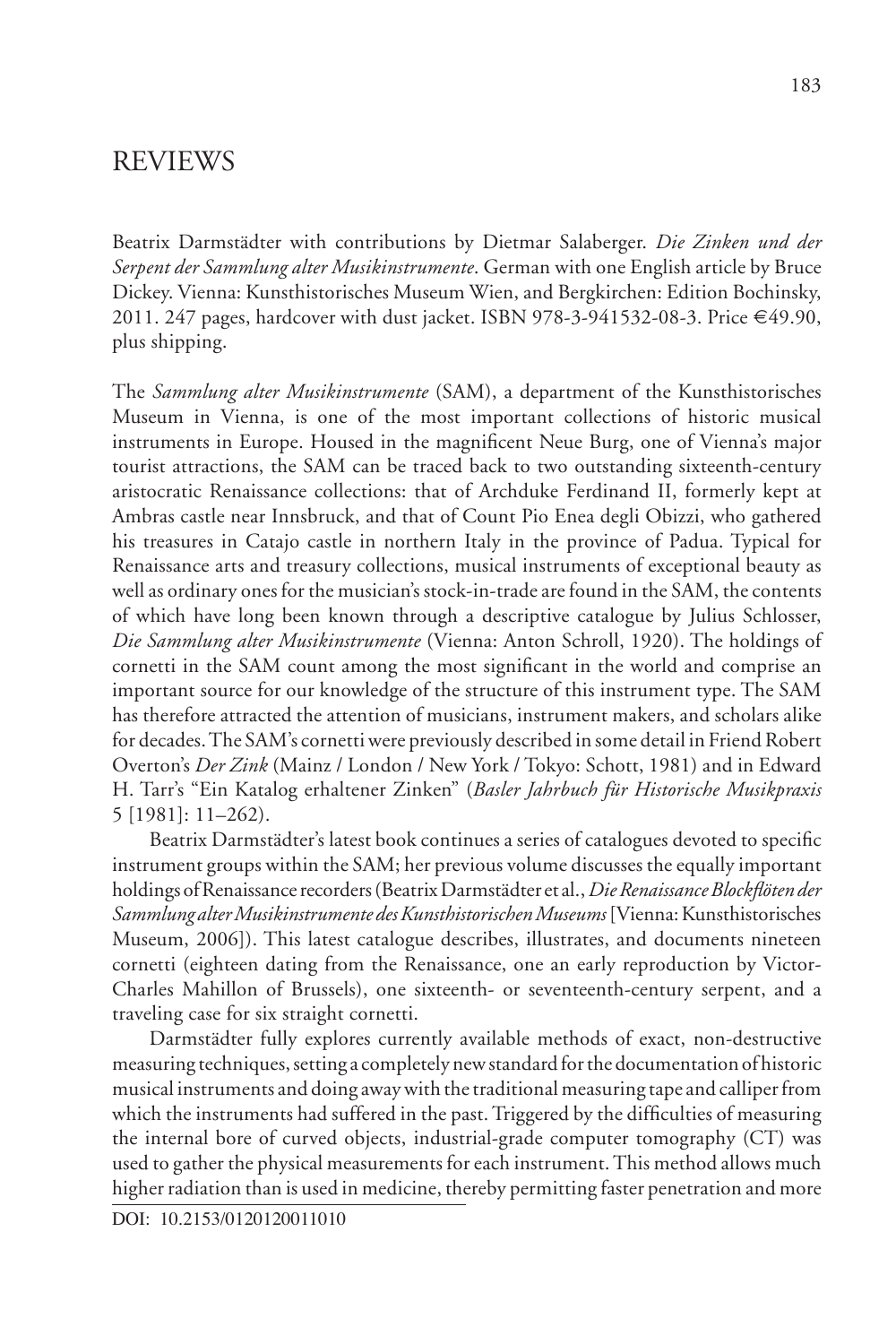precise results and creating an exact three-dimensional image of the object. With the financial help of the Austrian Fund for Research (Österreichischer Wissenschaftsfond), this project was conducted at the Fachhochschule Oberösterreich, Campus Wels, Institut für Mess- und Prüftechnik, by Dietmar Salaberger, who also served as co-author of the catalogue. Furthermore, the acoustical properties of eleven mute cornetti with integral mouthpieces and one curved cornetto with original mouthpiece were examined with VIAS (Versatile Instrument Analysis System) and BIAS (Brass Instrument Analysis System), systems developed by and commercially available from the Institut für Wiener Klangstil, a branch of the Universität für Musik und darstellende Kunst in Vienna.

The musical quality of these instruments with original mouthpieces is projected through a sound spectrum and a diagram of the input impedance. Wood and cover material were determined by sight and with the help of observations gained from the CT scans. The cover material of one cornetto (SAM 234) was examined microscopically by the Lederinstitut Gerberschule Reutlingen (Germany); the sample was unequivocally identified as leather, not parchment. Each instrument is illustrated in excellent photographs (front and back views, close-ups of marks, mouthpiece, and other details, such as stamped leather ornaments). X-ray and CT visualisations are particularly important in revealing the shape of mouthpieces of mute cornetti, and undercut tone holes. Bore measurements and tone hole positions are given as figures and are visualized in graphs. Darmstädter derives the terms for the various sizes of cornetto from Michael Praetorius's *De organographia* (1619), followed by common German terms. The pitch of each instrument is determined by an acoustical analysis of the second partial and expressed as note-names in relation to  $a<sup>i</sup> = 440$  Hz; deviations from equal temperament are given in cents. A commentary describes each instrument's physical and acoustical characteristics, condition, and history. Each catalogue entry concludes with a quote from Julius Schlosser's 1920 publication of the respective instrument. The catalogue part is preceded by an explanatory text, defining in detail the measuring techniques and terminology used.

The catalogue part makes up about half of the book, the other half being five essays: three by Beatrix Darmstädter, one by Bruce Dickey, and one by Dietmar Salaberger. The latter ("Bestimmung von Geometriemerkmalen mit Hilfe der industriellen Computertomographie") describes how industrial computer tomography can reflect the geometric characteristics of three-dimensional objects and lays the foundation for the understanding of the measurements given in the catalogue part.

Bruce Dickey's article "Far buon stromento: A Survey of the Technique and Repertoire of the Cornetto in its Golden Age"—the only one in English—gives an overview of the cornetto's rise to one of the most important solo instruments in the sixteenth century, its use at court, in churches and in chapels, its role in Italy and north of the Alps, and the reasons for its slow decline. Dickey also discusses practical matters, such as range, fingering, and articulation, and he addresses the difficult questions of pitch and temperament. His insights into recreating a lost playing tradition are based on a lifetime of experience as a player.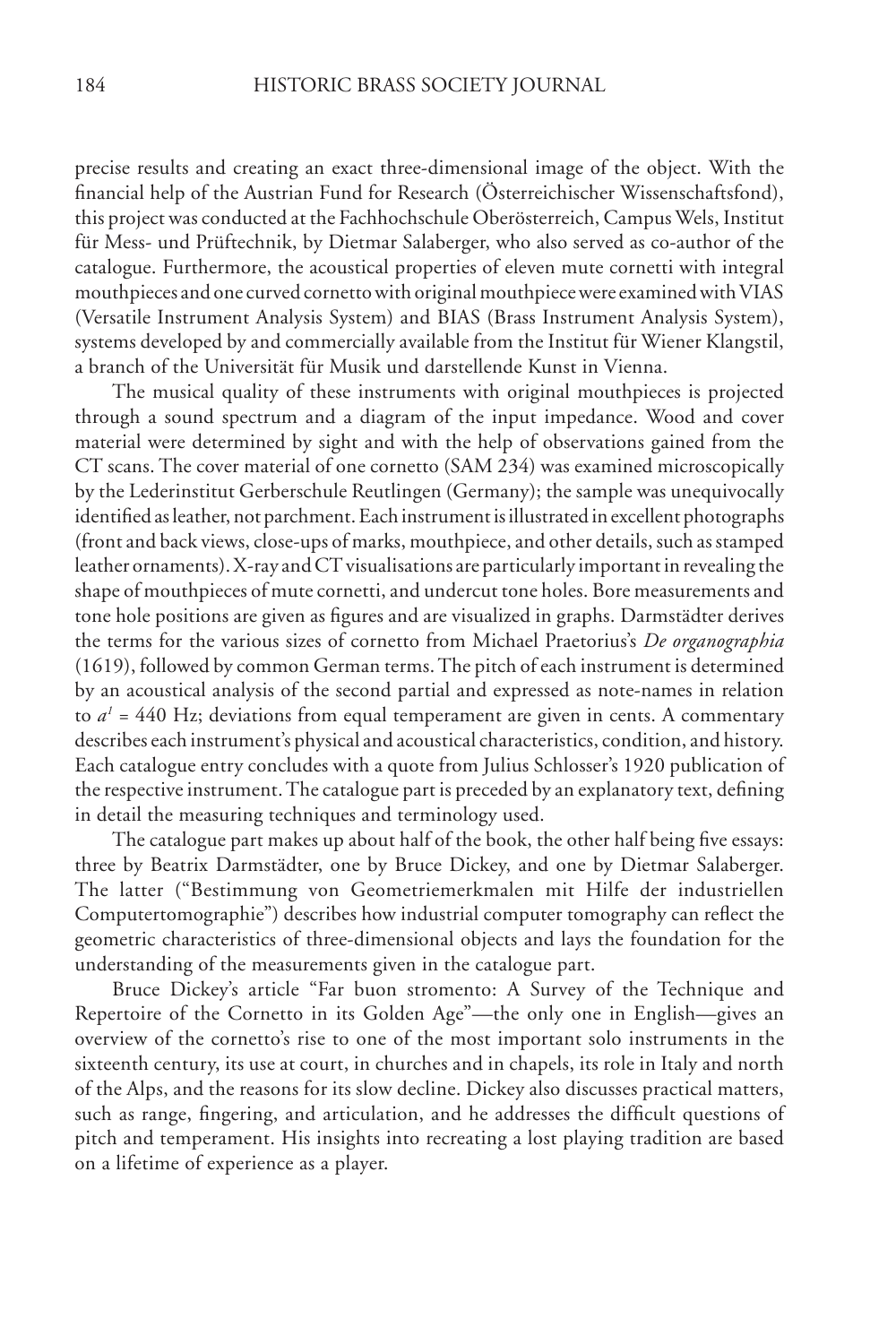Darmstädter's first article, "Die Zinken und der Serpent der Sammlung alter Musikinstrumente in historischen Inventaren und Katalogen," outlines the history of this extraordinary collection, which is documented in inventories over several centuries going back to the cornetto's heyday. Her second article, "Bausteine der Geschichte des Zinks und des Serpents aus musikhistorischen und ikonographischen Quellen," traces the history of the cornetto and the serpent from the ancestral oliphant to the nineteenth century in iconography, musical writings, and instrument treatises. Her third essay, "Ästhetische und baulich-technologische Aspekte der Zinken und des Serpents der Sammlung alter Musikinstrumente," discusses in detail observations derived from the catalogue part on technology, pitch, musical quality, and possible attributions to certain workshop traditions, in particular that of the Bassano dynasty in Italy and London; the latter is represented by eleven cornetti signed with various forms of the silk-moth stamp. Of particular interest is the analysis of the serpent: its unusual construction from numerous smaller segments, the assessment that it is possibly Italian or German, and dates from the sixteenth or seventeenth century. Moreover, a stamp with the mark of a shoe possibly stems from the person who covered the instrument with leather.

This excellent catalogue sets new standards that will be a hard act for most museums to follow, considering the substantial expenses incurred by the use of the highly sophisticated industrial CT measuring technology. It is excellently illustrated with hundreds of photographs, charts, and graphs, and it is visually very attractive. It will be an indispensable tool for instrument makers concerned with cornetti and serpents, for musicians choosing the right instrument for their own reproductions, and for musicologists, curators, and restorers searching for comparative material for their collections.

Open questions are honestly addressed; for example, the provenance of all the instruments but one (the reproduction by Mahillon) are given with a question mark, indicating that at this point in time, we still do not know for certain where these cornetti were made, although Italy, or in some cases London, is suggested as a likely place of origin. Maybe this new level of detail will help to answer these crucial questions that cloud our understanding of the history of the cornetto and the early serpent.

A considerable commitment by the reader will be required to make use of all the facts and depth of information presented in this book. For the English reader with a basic command of the German language, the academic writing style will prove challenging and could have been avoided. Subheadings, which in Dickey's and Salaberger's articles help the reader grasp the content and locate facts easily, are unfortunately almost entirely absent from Darmstädter's essays. However, it is possible to extract information from this catalogue on many different levels, not limited to the text alone, and for those who delve into it deeply it promises new discoveries for years to come. It is an excellent publication, one that should be part of the library of anyone who is interested in cornetti and serpents.

*Sabine K. Klaus*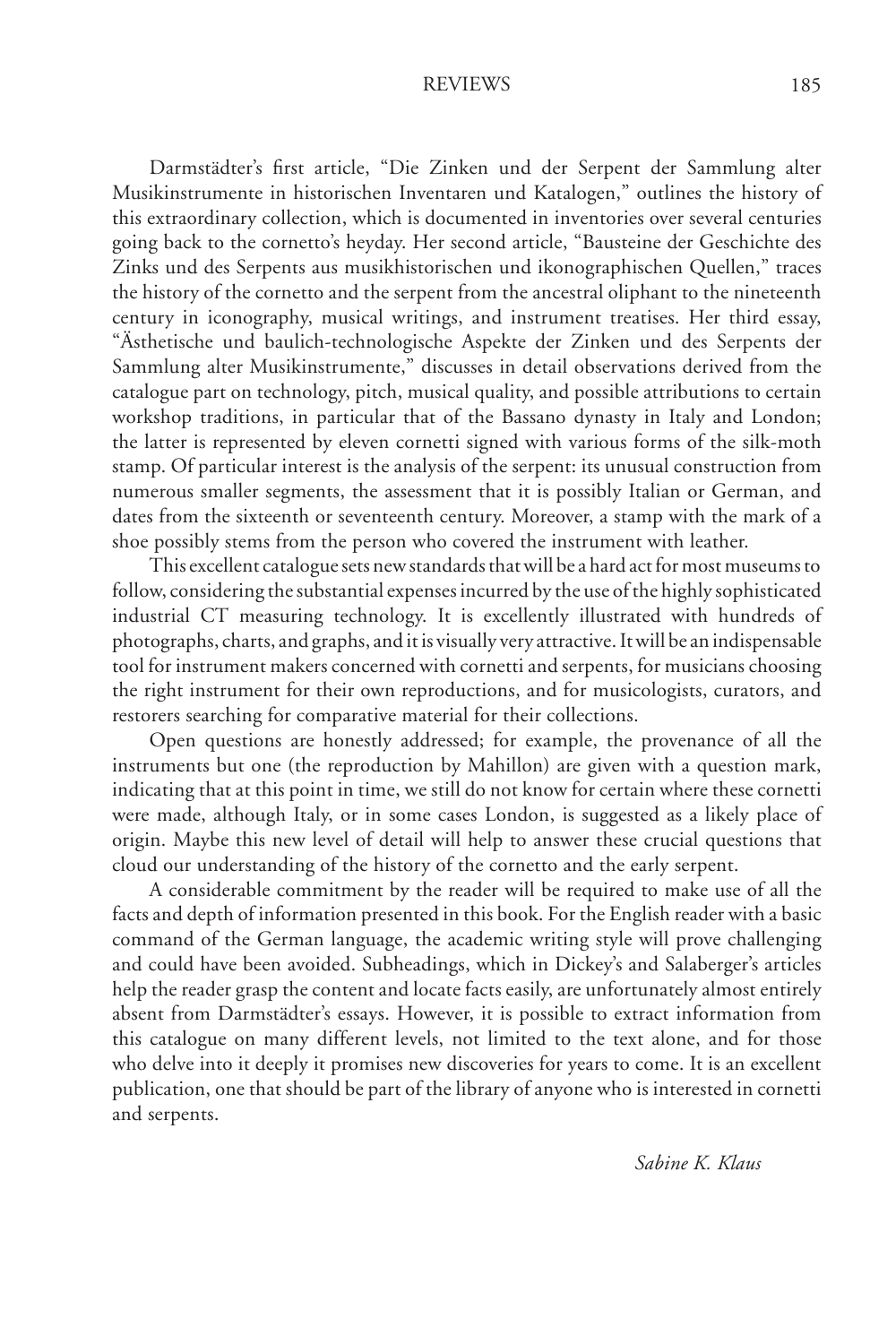Manfred F. Heidler, *Infanteriecelli und Pseudohörner: Tenorhorn, Bariton und Euphonium Gestern und Heute* (Deutsches Tubaforum e. V., 2010, ISBN 978 3 00 030336 4, obtainable through www.edition-moby.de or www.tubaforum.de), iv + 160 pp., numerous illustrations and musical examples, price  $\in$ 14.90 plus shipping charges.

Readers conversant in German who are interested in low brass instruments will rejoice at this book, because up to now the only book treating a similar topic was Clifford Bevan's *The Tuba Family* (London: Faber and Faber, 1978). Heidler has been publishing articles on low brass instruments and military music since 1992. He obtained his doctoral degree from the Musikhochschule Düsseldorf; his dissertation on German military music was published in Essen in 2004. In 1990 he became a teacher and training officer for wind bands in the German army. Since September 2007 he has been working both in the German army's military music center (*Streitkräfteamt*) in Bonn and in the musicological institute of the Robert Schumann Superior Conservatory of Music in Düsseldorf.

Heidler's *Infanteriecelli und Pseudohörner* is a major work. Its eight chapters and appendix leave no stone unturned. They are (my translations):

- 1. Prehistory—the path leading to the tenor brass instrument (Blühmel's and Stölzel's invention of the valve)
- 2. Historical developmental steps to tenor horn and baritone
- 3. The valved brass instrument: pros and cons of a progressive development (Wieprecht, Rohde, et al.)
- 4. Instruments, orchestras, and instrumentation (Berlioz, national traditions, Italian bands)
- 5. The tenor instruments in other countries: comments on bass flugelhorns and euphoniums (Červený, Sax, German World War II air force band with its tenor and baritone tubas, euphonium does not always mean euphonium)
- 6. Soloists between tenor and bass register (Belcke, Queisser, Bruhns, Schmidt, Mantia, and others; solo literature for tenor brass instruments)
- 7. Soloists, special ensembles, and chamber music (from tenor horn quartet to tubaeuphonium ensemble)
- 8. The author's own personal development: with tenor horn, baritone, and euphonium halfway around the world (CD, professional development as tenor horn soloist and conductor of a military wind ensemble, the situation in the USA, the German Tuba Forum, and epilogue)
- 9. Appendix (greetings from the German Tuba Forum, special comments, bibliography)

By the way, the front cover of this book in coffee-table format shows what appears to be a historical illustration in color of a marching tenor horn player in the uniform of the Eger infantry regiment no. 73. A closer look reveals that the player's facial expression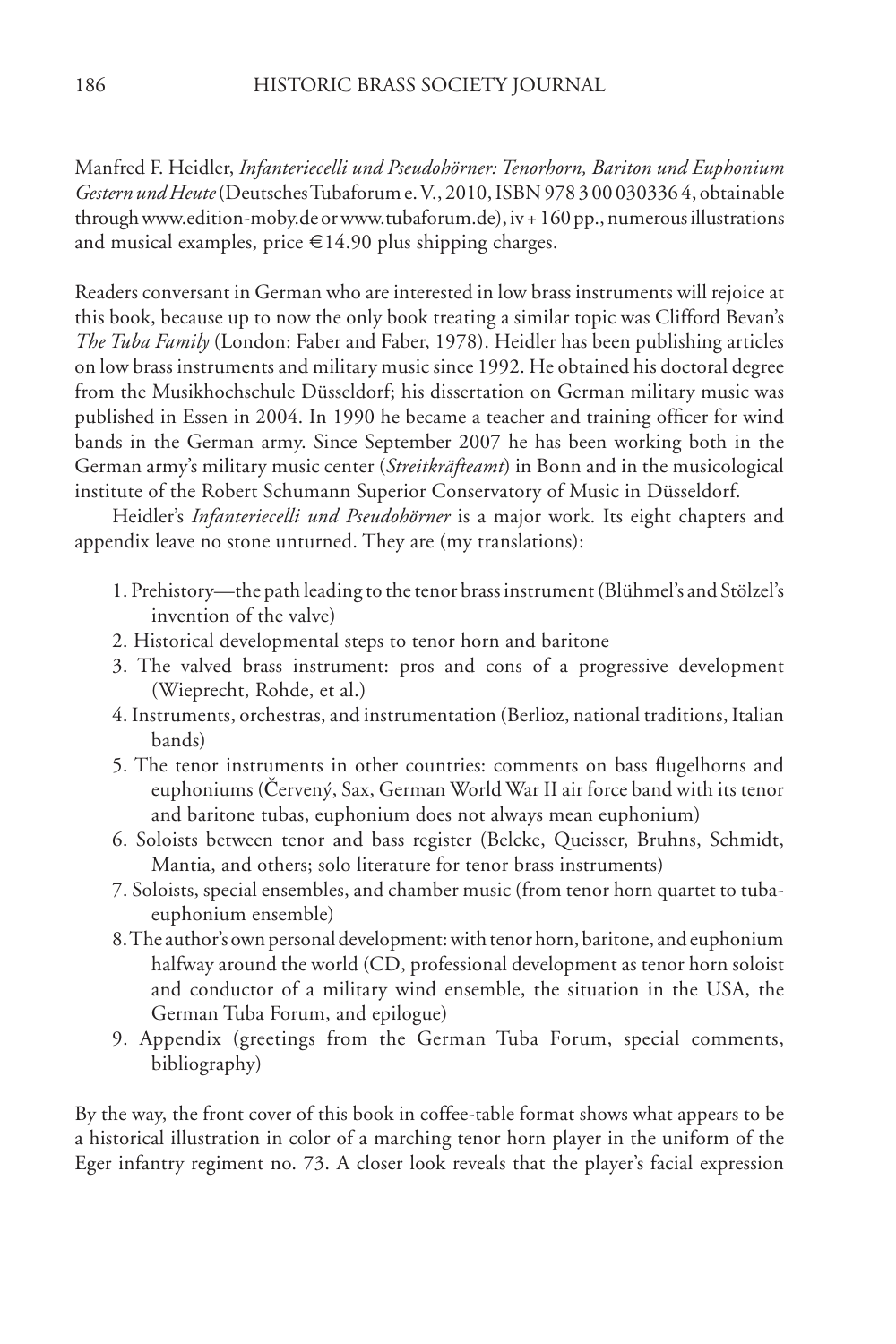resembles the author's, and then we see that the drawing was made for Heidler in 1999 by Wolfgang Steinmetz!

In his discussion of tenor brass instruments, the author's goal is to show their historical development in various orchestral and band formations, to note their presentday instrumental emancipation, and to explore their future possibilities, especially in Germany, in the light of international contacts and developments. In my opinion, he has succeeded.

In this respect, Heidler goes into great detail and often includes long quotations from historical sources. Some of his sources, besides articles in various periodicals, are by the following authors: Gottfried Weber (1816), Augustin Sundelin (1828), Philipp Fahrbach (1843–44), Wilhelm Wieprecht (1843–47), Hector Berlioz (*Grand traité d'instrumentation,* 1844), Josef Sawerthal (1846), Georges Kastner (1848), Julius Rühlmann (1850–51), Hans von Bülow (1858), Theodor Rohde (1858, 1860), Emanuel Klitzsch (1865), Franz Ludwig Schubert (1866), August Kalkbrenner (Wieprecht biography, 1882), and Emil Teuchert (*Instrumentenkunde*, 1911). In his discussion of Alessandro Vessella's important *Studi d'Instrumentazione per banda*, Heidler mentions only the date of a late revised edition (1954) instead of the original one (Milan, 1897; 2 vols.), which I was able to identify from Bevan's book. The date of the famous meeting between Sax and Wieprecht in Coblenz (1845) is missing.

A large part of this work is devoted to developments in low brass in various countries, and especially the differing names that were given to the instruments in those places. This theme will be familiar to all low brass aficionados. On p. 30, Heidler includes a valuable listing of the various names for tenor brass instruments, based on historical source material:

*Corno tenore chromatico* – Sundelin (1828) *Corno di tenori* – Berlin publishers (around 1900) *Tenor-Trompete* – preferred to *Tenorhorn* by Wieprecht (ca. 1845), to avoid confusion with French horns *Althorn in B* – Bavarian and Tyrolean term *Tenori* in C, B<sub>b</sub>, and G – Schubert (1866), referring to Russian hunters' music *Tenorflügelhorn* – Rühlmann (1851) *Tenor-Tuba* – Rühlmann (1851) in connection with *Alttuba*, also in German World War II air force bands *Bassflügelhorn* – Austria, South Germany

From this list—where the instrument is said to be in alto, tenor, and bass regions!—one can see the confusion that reigns even today. Herbert Heyde (*Das Ventilblasinstrument*, 1987, pp. 220–21, quoted in Heidler, p. 30) similarly mentions various names for baritone horns: *Bariton*, *Baritonhorn*, *Baritonbass*, *Baritontuba*. French and German terms are opposed to each other: in France, the German alto pitches in  $E_{\mathbf{z}}$  or F are considered to be in the tenor range, while the German tenor pitches in C,  $B_b$ , and A are relegated to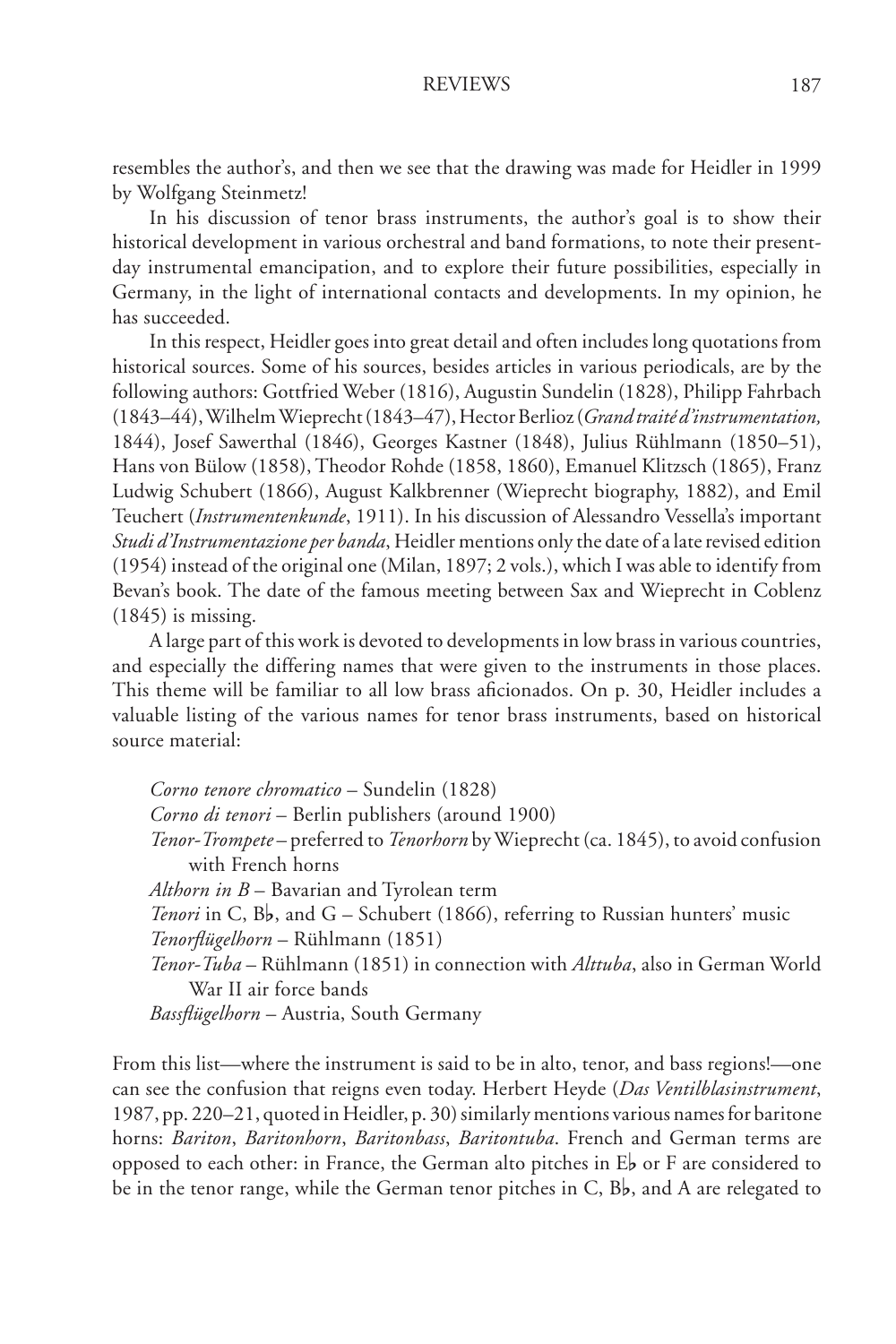the bass register. Furthermore, in France the narrow-bore ones are called *baryton* and the wide-bore ones *basse*. This is perfectly in keeping with Adolphe Sax's price list of 1850–55, mentioning *saxhorn baryton en si-bémol* and *saxhorn basse* in the same pitch.

Heidler's short chapter entitled "Euphonium is not always a euphonium" (pp. 100–01) is quite helpful. We must differentiate between the wide-bore and soft-toned instrument from the Austro-Hungarian area and the narrower-bore, clearer-toned Anglo-Saxon one deriving from Adolphe Sax's *saxhorn*. Both instruments are held with the bell pointing upwards.

For modern usage, let me supply a selected list (based on Heidler, Bevan, and John Q. Ericson, the last-mentioned in a recent e-mail; see also http://www.public.asu .edu/~jqerics/alto-tenor-FAQ.html):

- Althorn (D) =  $E_b$  alto/tenor instrument made in five different shapes: trumpetform, tuba-form, upright, oval-form (resembling a small Wagner tuba), and circular (built thus by Červený, with rotary valves, usually fingered with the right hand), pitched an octave lower than F horn, played with a deep funnelshaped mouthpiece
- Alto horn (USA) =  $E_b$  instrument equivalent to older tenor horn (GB), but of slightly smaller bore, pitched an octave lower than F horn
- Bariton (D) = baritone (GB), baritone horn (USA)
- Baritone (GB) = medium-bore saxhorn in  $B_b$  or A, in tuba, oval, or helicon shape, its music notated in sounding pitch in bass clef = baritone horn (USA)

Baritone horn (USA) = baritone (GB)

Baryton(e) (F) = baritone saxhorn in c or  $B_{\mathbf{b}}$ , (D) euphonium

Barytonhorn, Baritonhorn (D) = euphonium

Bass = contrabass tuba in  $E_{\bm{b}}$  or  $B_{\bm{b}}$ 

Bass horn (GB outdated, USA) = bass brass instrument

Euphonium = bass saxhorn in  $B_b$ , like baritone but with a larger bore

Helicon = tuba in circular shape

- Mellophone (USA) = alto instrument, up to WW II in  $E_b$  (sometimes with possibility to play in F), similar to circular Althorn except with Périnet valves; later models in trumpet shape both in B<sub>b</sub> (an octave below B<sub>b</sub> trumpet) and in F alto (an octave lower than F horn)
- Saxhorn (F) = family of flugelhorns in tuba, trumpet, or helicon shape; soprano in  $B<sub>b</sub>$  (our modern flugelhorn), alto in  $E<sub>b</sub>$ , baryton in  $B<sub>b</sub>$ , basse also in  $B<sub>b</sub>$  but with wider bore
- Tenorhorn  $(D) = B_b$  instrument in tenor range similar to euphonium or baritone horn
- Tenor horn  $(GB)$  = alto instrument in E<sub>p</sub> resembling a small euphonium and performing in the same range as F horn although nearly an octave lower, used in British-style brass bands; see "Alto horn" above, whereas the modern tenor horn has a slightly larger bore than the older one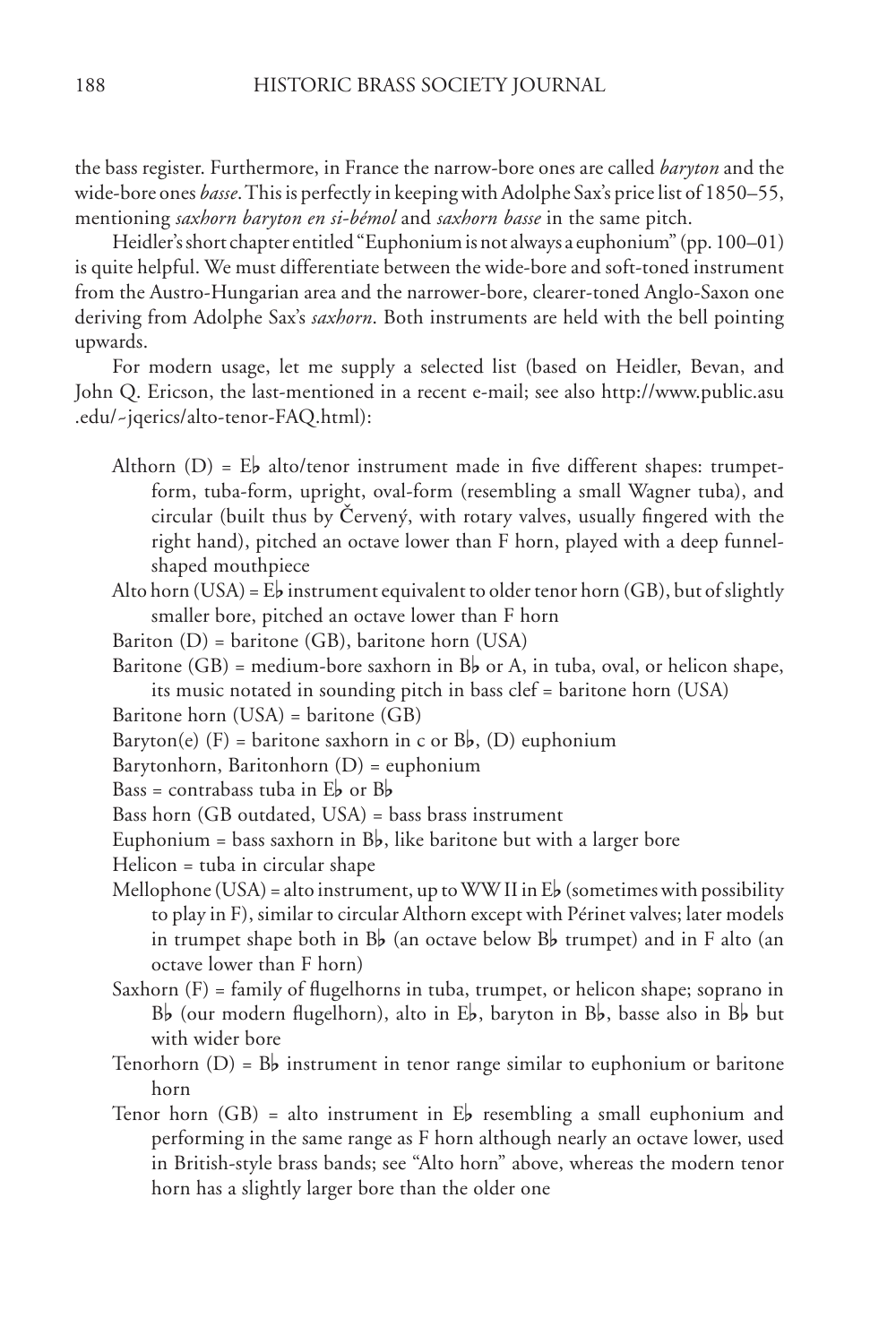Tenor tuba = euphonium or Wagner tuba (tenor in  $B_b$ )

Wagner tuba = oval-shaped tenor instrument developed by Wagner for use in pairs in B<sub>p</sub> and F in the *Ring* and elsewhere

In Heidler's discussion of orchestral and chamber works including tenor and bass brass instruments, we find Mendelssohn (oratorio *Paulus,* 1836, serpent), Wagner (who approved of Bavarian military band transcriptions of his works), Ramsøe (six quartets for cornet, F trumpet, tenor trombone or tenor horn, and tuba, 1866–88), Pfitzner (opera *Die Rose vom Liebesgarten,* 1897–1900, tenor horn), R. Strauss (*Don Quixote,* 1897; *Ein Heldenleben,* 1897–98; *Militärischer Festmarsch,* 1906; *Alpensinfonie,* 1911–15; ballet, *Josephslegende,* 1912–14, et al., tenor tuba often found), Reger (*Fanfaren für Infanteriekapelle,* 1899/1900, two tenor horns, tenor tuba), Ludwig Thuille (*Symphonischer Marsch,* op. 38, 1901, arr. for wind band by Veit, *Bariton* in C); Mahler (Seventh Symphony, 1904–05, tenor horn solo in first movement), Ewald (quintets, whereby the author mentions four instead of the authentic three [no. 1 published in 1912 and nos. 2–3 written in or after 1917], for two cornets,  $E_{\rm b}$  alto horn,  $B_{\rm b}$  tenor horn, and tuba), Respighi (*Pines of Rome* 1923–24, two *flicorni tenori* or baritones and two *flicorni bassi* or euphoniums, all in B<sub>b</sub>), Janáček (*Sinfonietta*, 1926, two tenor tubas in first movement; *Totenhaus Suite,* 1927–28; *Violin Concerto,* 1926; *Capriccio,* 1926, all with tenor tuba), Hindemith (*Konzertmusik für Blasorchester*, op. 41, 1926; and *Symphony in Bb*, 1951, both for concert band), Shostakovich (stage band music for *Lady Macbeth of the Mtsensk District,* op. 4, 1930–32, two baritones), Prokofiev (ballet *Romeo and Juliet* 1935–36, baritone), Henze (oratorio *Das Floss der 'Medusa,'* rev. 1990, miniscule parts for tenor tuba and *bombardone* = tuba).

It would have been good to include Oscar Böhme's significant *Sextett Es-moll,* op. 30 (from 1907 or just before). Its instrumentation is for cornet in  $B_{\nu}$ , two trumpets in  $B_{\nu}$ , bass trumpet in  $E_b$  or "Althorn" (its music notated in treble clef in  $E_b$  and sounding an octave lower), trombone or "Tenorhorn" (in bass clef, concert pitch), and "Tuba hoch B (Bariton)" (its music also notated in bass clef at concert pitch). Hindemith's alto horn sonata (1939, for an oval-shaped *Althorn* in E<sub>b</sub>) should also have been included.

Concerning Reger's *Fanfaren für Infanteriekapelle*, Heidler does not supply a date, and I could not find one in *The New Grove* or on the Internet. Jürgen Schaarwächter of the Max Reger Institute in Karlsruhe informed me that Reger composed these fanfares in 1899–1900 as part of the music for the festival performance "Castra vetera," WoO V/1 in Wesel. The world premiere took place in Wesel's Schützenhaus on 6 May 1900. The score, but not the parts, was printed in the old collected edition of Reger's works. No wonder that Heidler writes (on p. 48) that they are hardly performed today, although for him the reason is their difficulty, especially in the high parts. A set of parts, however, can be found in the Meiningen museums, since the fanfares were to be performed there in 1956. (See Sammlung Musikgeschichte/Max-Reger-Archiv, Inv.-No. XI-1 586 / N 246.) For further information, see *Reger-Studien 7: Festschrift für Susanne Popp*, ed. by Siegfried Schmalzriedt and Jürgen Schaarwächter (Stuttgart: Carus-Verlag, 2004), pp. 123–39.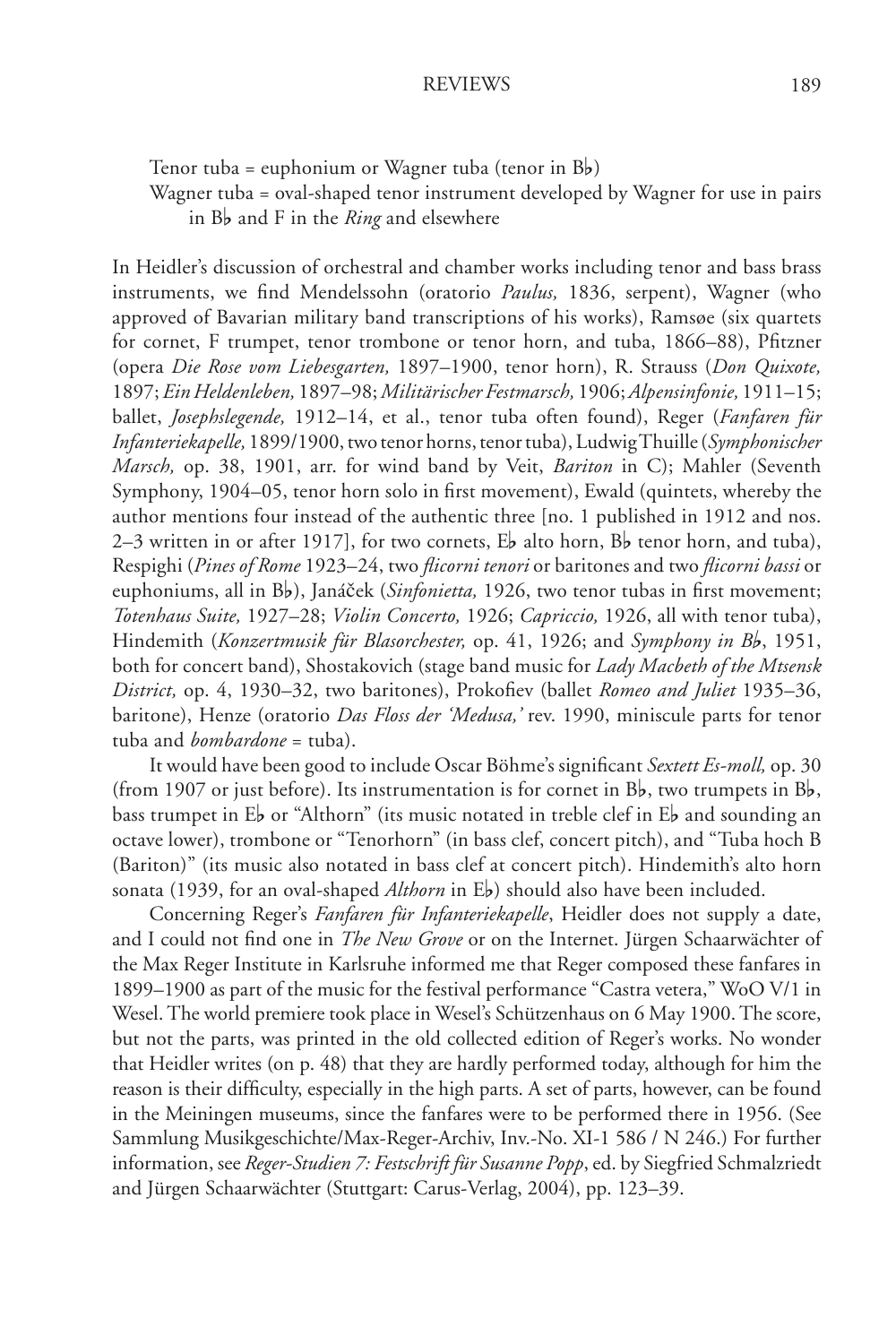Strangely, Heidler does not mention "Bydlo," one of the most frequently performed solos for a low brass instrument in classical music, in the Ravel orchestration of Mussorgsky's *Pictures at an Exhibition*. During my Chicago days, I heard Arnold Jacobs play it with the Chicago Symphony Orchestra (CSO). Bevan (p. 95) states that it was originally written for the small French tuba in c and "may be played by the tubist on his normal instrument or a euphonium; by one of the trombonists on the euphonium … or by a specialist player brought in." Tom Crown recently informed me that Jacobs "always played this solo on a regular C tuba. This convention still exists in Chicago and probably in many other US orchestras. In the CSO the current second trombonist, Michael Mulcahy, plays all baritone/euphonium parts." Crown went on to state that "the principal trombonist, Jay Friedman, although starting out his musical career on baritone horn, now plays only trombone."

Since symphony orchestras did not make a permanent place in their ranks for performers on the tenor instrument, Heidler goes into greater detail concerning military and civilian band music, including solo repertoire for tenor horn with band accompaniment. To keep the length of this review manageable, I will not go into detail on this important and well-researched section, except to state that what Heidler has turned up concerning Nazi German air force bands, beginning in 1935, is particularly interesting. A new, brighter sound was desired. Thus brass instruments received narrower bores, and Périnet valves supplanted rotary valves on many instruments. The euphonium, so beloved in Anglo-Saxon countries, was eliminated. A four-part saxophone register was introduced, cornets and flugelhorns were replaced by trumpets in high  $E_b$  and  $B_b$ . Importantly: next to tenor and baritone horns, two completely new types of oval-shaped, bell-front tenor and baritone tubas with Périnet valves were introduced. (Heidler recently succeeded in finding two examples of these now rare instruments; see pp. 92–99 for his detailed discussion.) Below them the newly designed bass trombone received rotary valves resting on the player's chest.

In connection with the illustration on p. 61 of a duplex instrument patented in Austria under the name of *Doublephon* by Bohland & Fuchs in 1901, it is interesting to note that two similar instruments can be found in the Bad Säckingen Trumpet Museum. Under the name of *Jazzophon*, they were patented in Germany by F.X. Hüller in 1926; their second, smaller bell is equipped with a wa-wa mute. One of the two (no. 14203) is in saxophone form, the other (no. 14229) is shaped like a trumpet. They also exist in lyre form!

Heidler gives Červený credit for the invention of the water key in 1853 (p. 71), but he was preceded thirty years earlier in England by J.R. Cotter.

The section on early soloists is excellent and detailed, and readers will find much information on the trombonist and first tenor horn virtuoso, Friedrich August Belcke (1795–1884), the "divine trombonist" (*Posaunengott*) Carl Traugott Queisser (1800–46, whose younger brother, Friedrich Benjamin, 1817–93, was a famous trumpeter, Wagner's favorite), the trombonist August Bruns (Sr., 1834–1902), and others from the present day, first and foremost Hans-Reiner Schmidt (b. 1958, first trombonist in the Hessian Radio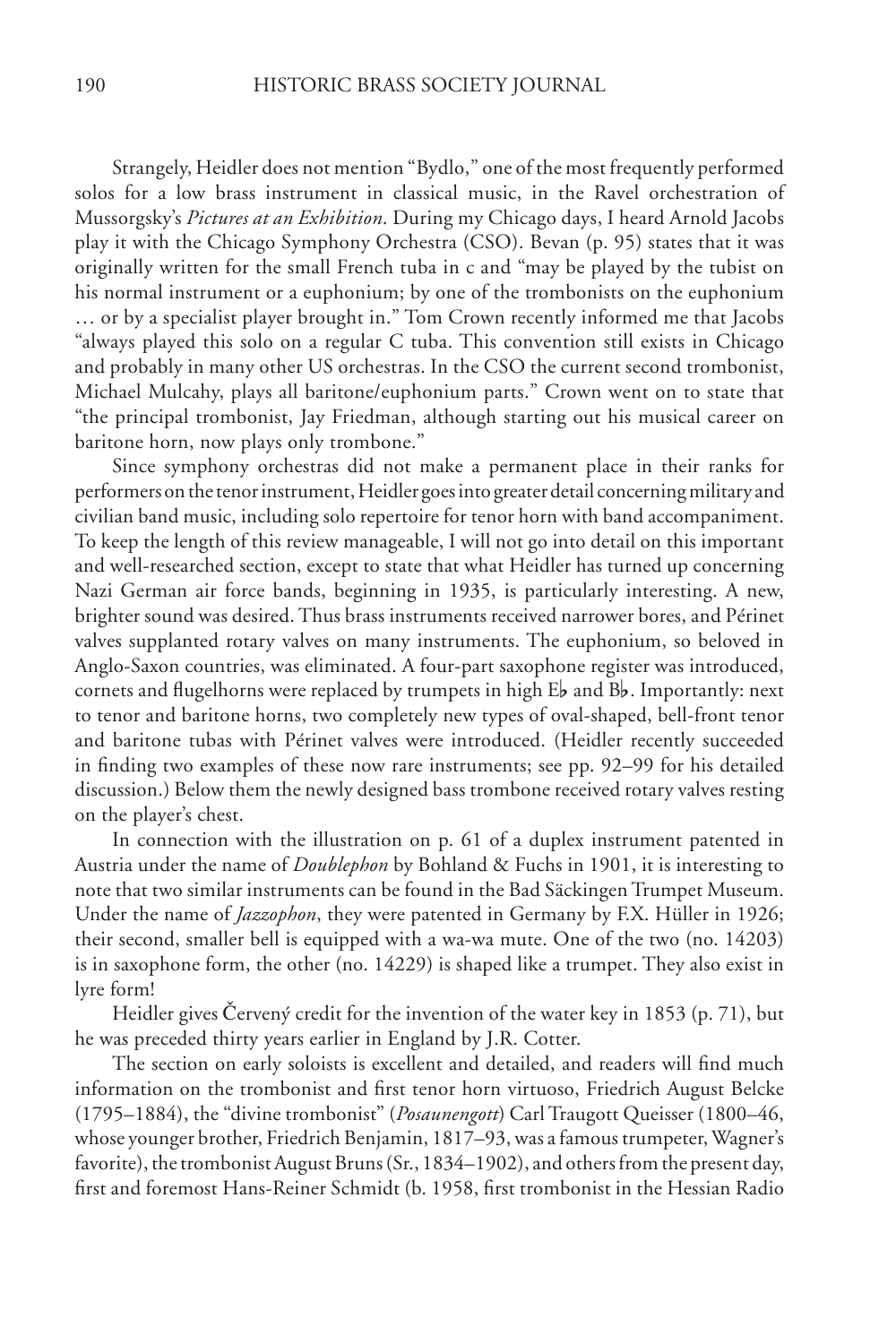Orchestra, who frequently performs solos on euphonium, tenor horn, trombone, and bass trumpet). Heidler's discussion of contemporary solo literature and the circumstances leading to the formation of the German Tuba Forum (of which he has been vice president for a number of years) is exemplary.

I have only two caveats, neither of which casts aspersions on the book's content. First, its frequent misspellings, often side by side with the correct ones, suggest that the book lacked a copy-editor when it was set in print (Allessandro Vessella instead of Alessandro Vessella, Adolph Sax instead of Adolphe Sax, Joseph Kail instead of Josef Kail, Brain Bowman instead of Brian Bowman, Coat-Gard instead of Coast Guard, Gardé republicaine instead of Garde républicaine, cornet á pistons instead of cornet à pistons, etc.). Second, some of the frequent illustrations of scores and parts of musical works are so small and faint that it is impossible to read the music.

This is an important book. I doubt whether it will exert enough influence to bring tenor instruments more often into symphony orchestras, but it will certainly provide readers conversant in German with a huge amount of valuable information on alto and especially tenor brass instruments.

### *Edward H. Tarr*

Sabine Katharina Klaus, *Trumpets and Other High Brass: A History Inspired by the Joe R. and Joella F. Utley Collection. Volume 1: Instruments of the Single Harmonic Series* (published by National Music Museum [NMM], University of South Dakota, 414 East Clark Street, Vermillion SD 57069, 2012, ISBN 978 0 9848269 0 2), 8½ x 11", xxv, 333 pages, approximately 1000 illustrations mostly in color, graphs, charts, DVD with musical examples, price \$120.00 US.

Text edited by Howard Weiner. Principal Photographer: Mark Olencki. Designed by Jacqueline Block.

*Trumpets and Other High Brass* is a five-volume series that will present an extremely detailed history of the trumpet and related instruments. Successive volumes in preparation are: Vol. 2: *Ways to Expand the Harmonic Series*, Vol. 3: *Valves Evolve*, Vol. 4: *Heyday of the Cornet*, and Vol. 5: *The Modern Trumpet*. The series is funded by the Joe R. and Joella F. Utley Foundation.

Joe and Joella Utley were both born in 1935 in western Oklahoma and married in 1956. Joe (who played the trumpet) became a cardiothoracic surgeon; Joella (who played the piano) specialized in radiation oncology. Inspired by Joe, they became avid trumpet collectors and set a goal of assembling one of the finest trumpet collections in the world. They reached that goal! After working in hospitals in Kentucky and California, they went into private practice in Spartanburg, South Carolina in 1983; they retired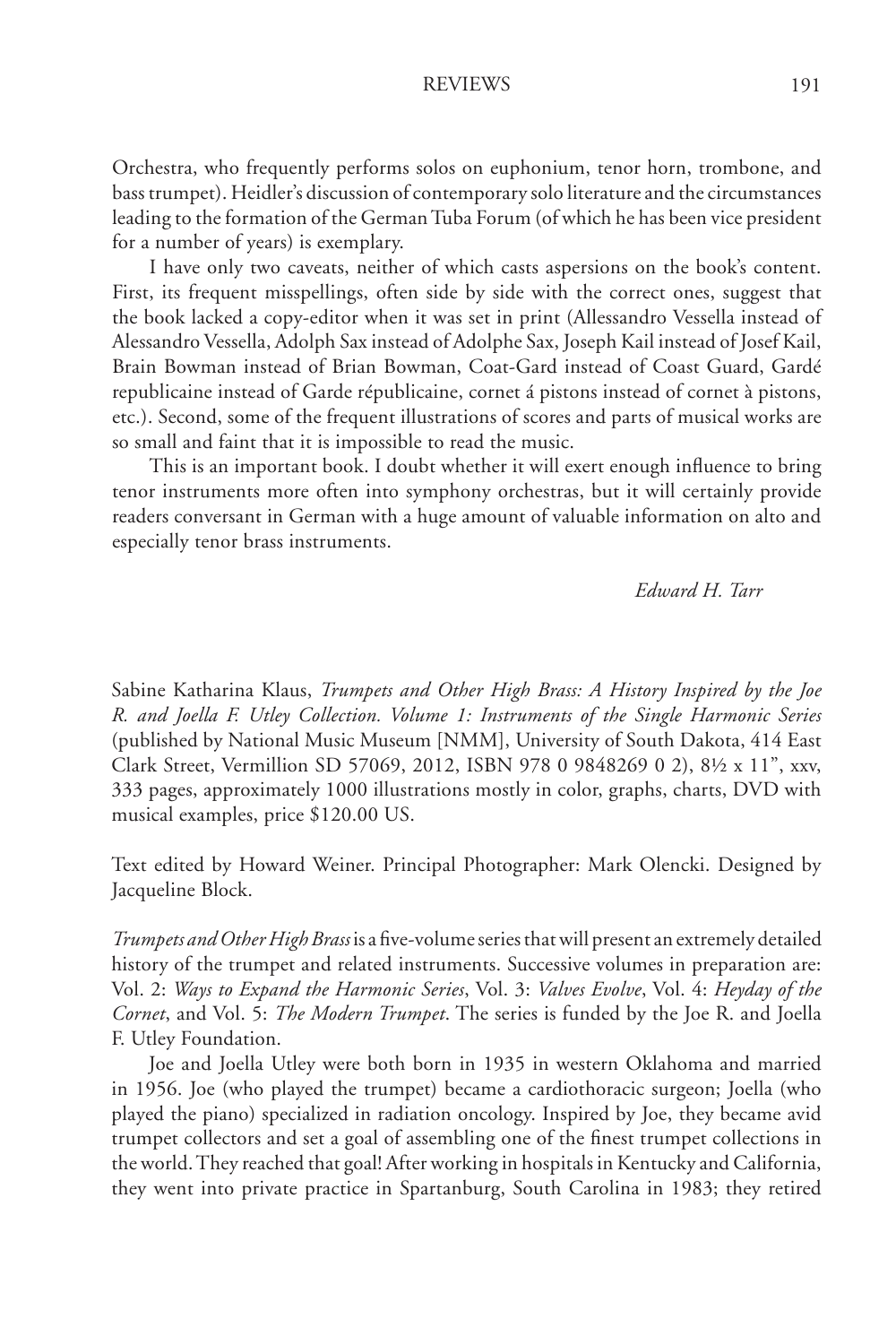in 1995. The timber-frame house they built there was designed around their large and growing collection, which includes ethnic instruments and trumpets as art objects. In 1999 they donated their collection to the NMM. In so doing, they also established the Utley Institute for Brass Studies and endowed the position of curator of their collection, which Sabine Klaus has held from the beginning.

I met Joe Utley several times. He visited me at my home in Rheinfelden around 1995 and bought several instruments from me, including two natural trumpets, one by J.L. Ehe III (Nuremberg, ca. 1725–30, NMM 7160) and a silver one by John Nichols (London, 1847, NMM 7162). He later invited me and my wife to give a trumpet-organ recital and inspect the collection in Spartanburg, where it is still located. In 2001 he died after a long illness; Joella obtained a master's degree in musicology in 2007.

Volume 1 treats the instrument without valves, slides, fingerholes, or keys from Antiquity throughout its entire history up through the twentieth-century Baroque revival. When I received this book, I was flabbergasted at its high level of scholarship and its aesthetic presentation. It goes deeply into many details that cannot be found anywhere in the secondary literature. It was an excellent idea to show comparative details of similar instruments next to each other in a large number of color photos—often six or eight on a single page.

I also learned new things about instruments that had once been in my possession—for instance, that the silver trumpet from 1847 had been built by John Nichols (see pp. 172, 175, and 177), and that the richly decorated, partly gold-plated silver trumpet dedicated in 1765 to Baroness Eberhardine Spiegel (NMM 5071, see pp. 117 and 138) may be ascribed not to Ernst Johann Conrad Haas (1723–92) but to his grandfather, Johann Wilhelm Haas (1649–1723), on the basis of its hallmark (in use between 1716 and 1720). Nevertheless, I question whether this instrument, which survives in pristine condition and bears no marks of use, was locked up in a cupboard for forty-five years before it was taken out and only then sent to an engraver, who inscribed the dedication on the bell. Even though it may have been intended from the start to be a showcase instrument (as Klaus has suggested to me in an e-mail), the discrepancy of more than four decades still presents a puzzle. Klaus herself takes care to point out the many discrepancies in the makers' marks on instruments from three Haas generations. This instrument, by the way, is one of two identical ones; the location of the second one, somewhere in Germany, is presently unknown.

The four initial chapters, which deal with trumpets made of natural materials, trumpets of Antiquity, and early historic instruments up to the sixteenth century, set the standard for the entire book. The color photographs from the Utley Collection and other sources are impressive. The fourteenth-century Billingsgate trumpet and the S-shaped trumpet made in 1442 by Marcian Guitbert are discussed extensively. Although Klaus mentions fifteenth-century straight trumpets of dubious origin, she could have discussed authentic surviving ones from 1609, 1617, and 1659 by members of the Hainlein family that were used in Siena's *palio*, a medieval horseback race, until recently. They and a fourth anonymous one are now located in the Museo Civico of Siena.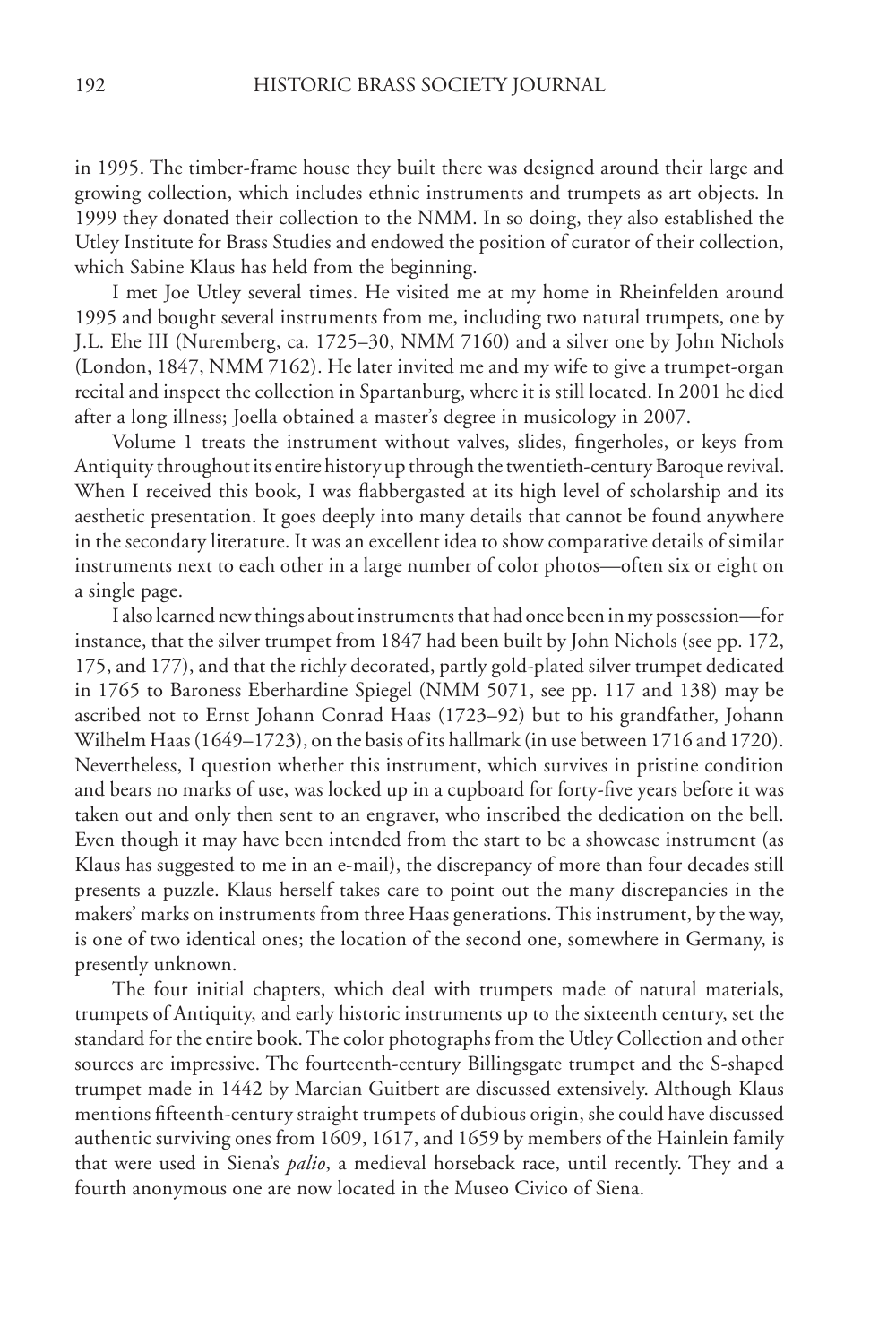Chapter 5, one of the most comprehensive ones, deals with the Nuremberg trumpet makers of the seventeenth and eighteenth centuries. It is fruitful that Klaus goes into detail, showing the interaction between them and other metal-working craftsmen—brass founder, brass hammerer, brass scraper, winch maker, brazier, glitter maker, wire maker, wire puller, pattern maker, caster, ball maker—from whom the trumpet makers obtained the various semi-finished products going into a trumpet, from the brass sheet from which the bell and tubes were made, to the metal sleeves or ferrules covering the mouthpiece receiver and tube joints and the wire reinforcing the bell rim. Her description of these crafts, and the engravings she reproduces, are based on Christoph Weigel's important *Abbildung und Beschreibung der Gemein-Nützlichen Hauptstände* (Regensburg 1698), in her words "a description of all social classes, professions, arts, and crafts of his time." She goes into such detail that she even describes three types of ferrules, as well as which kinds of solder were used: silver solder in the conical section of the bell, and brass solder in the flaring section.

This chapter contains significant information on the various trumpet-making dynasties, notably the Haas, Ehe, and Steinmetz families and their makers' marks. It continues with a description of embossed and cast elements, such as angel heads or hunting scenes, together with their religious, mythological, or profane motifs. The chapter concludes with highly interesting information on work with precious metals, such as silver, and quality control. Silver instruments were assayed to determine if their silver content was in compliance with the rules; a decree from 1659 dictated that the silver content had to be at least 81.25%. Thus a zigzag line was scraped from the metal and its contents weighed. If the object met the requirements, a hallmark "N" was stamped on it. This hallmark changed its shape every five years or so, thus offering valuable help on dating a given instrument.

Chapter 6 discusses new Nuremberg designs, including doubly folded trumpets, the coiled instrument held by Gottfried Reiche in the famous oil portrait, and single-coil miniature horns made of silver with gold-plated garnishes. The latter instruments "share a mixture of horn and trumpet features, having a conical bore but trumpet-like, cup-shaped mouthpieces." Certain larger horn-like instruments also have mixed features. Klaus thus points out their experimental character, leading to the first *Waldhorn*, a name that first appeared in 1689. Although modern writers have rightly pointed out that Nuremberg makers were resistant to new developments in the second half of the eighteenth century and thus lost their former preeminent place in brass instrument making, their earlier contribution to the development of the horn was great and has generally been overlooked.

Chapters 7 and 8 deal in great detail with trumpets in England, and lesser so with those in other places, such as the Hapsburg Empire and France, Italy, and Portugal. The information on English instruments is just as comprehensive as on Nuremberg ones. Sections that contribute greatly to our knowledge discuss goldsmith-trumpeters, metal components in surviving instruments, makers' identification and hallmarking, and the ceremonial natural trumpet as a royal status symbol even today. On their garland many bear a rose, thistle, and shamrock, symbolic of England, Scotland, and Ireland.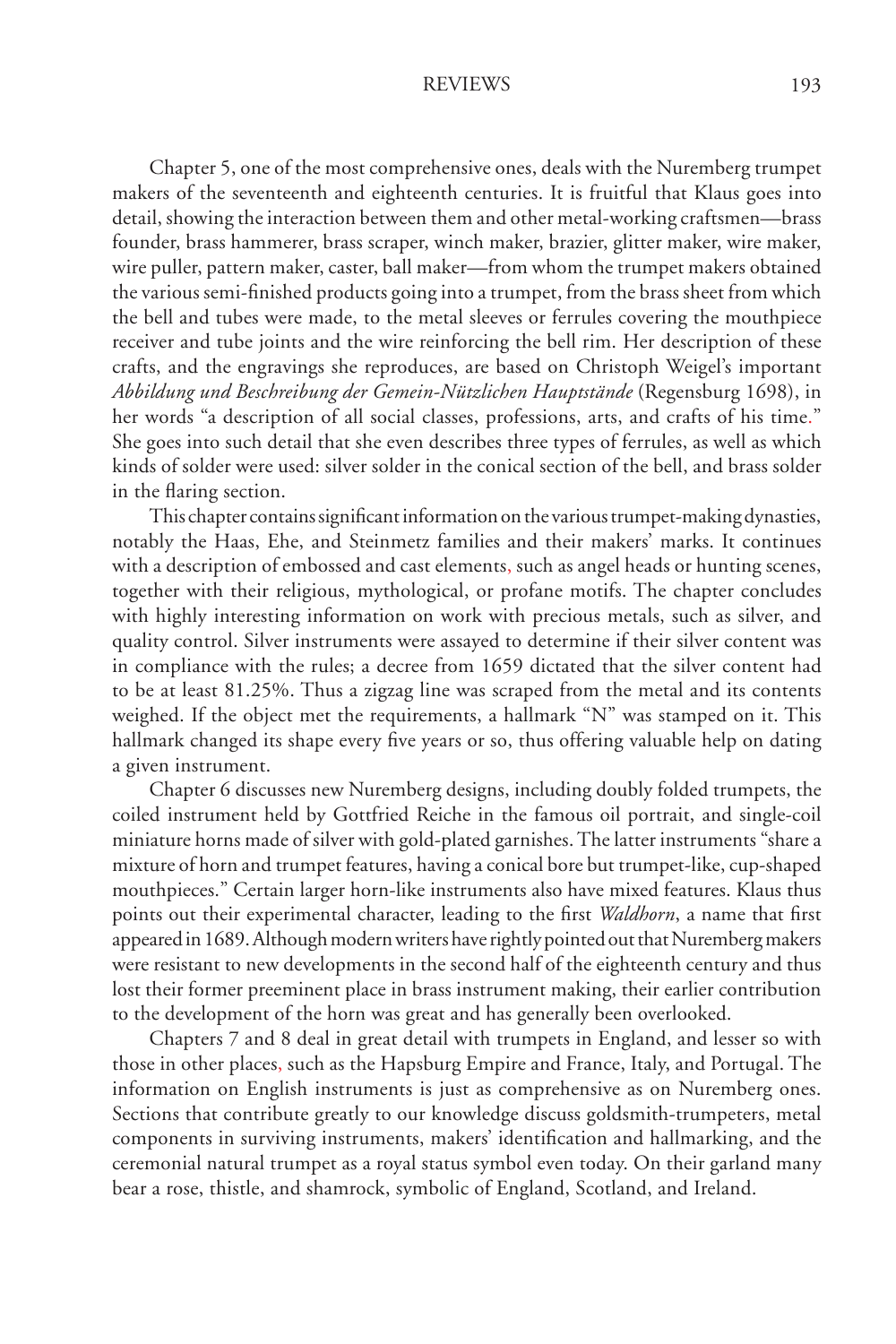A long and varied chapter (9, pp. 190–239) treats bugles, hunting and post horns, fanfare and signal trumpets. Here too there is a mix of styles. For example, the mouthpiece belonging to the half-moon horn by Crétien (mid-seventeenth century) is of trumpet style, with a cast cup and a sheet-brass shank; where cup and shank meet, there is a step rather than a tapered backbore. A goodly number of such mouthpieces were made in the sixteenth and early seventeenth centuries. The instruments to which they belong thus were intended for signalling, rather than for playing melodies in the clarino register. The origin of the  $B_b$  flugelhorn in the eighteenth century is also discussed, the name *Flügel* coming from the wings of hunting parties, each of which was headed by a *Flügelmeister,* who directed the group with signals from his half-moon-shaped horn. Half-moon instruments entered the military sphere in 1758 during the Seven Years' War (1756–63) in the Hanoverian Field Hunters' Corps. By 1778 they had arrived in England under the name of "bugle horn." Around 1800 they were folded once in a bellfront trumpet form, and in 1810 Haliday added keys. In the 1870s Hans-Heinrich XI, Count of Pless (1833–1907), added rotary valves to the twice- or thrice-coiled version, which is called the *Fürst Pless-Horn* and is played with the bell pointing upwards. Klaus includes information on Russian horns, as well as straight horns used for the fox hunt. She distinguishes between the straight coach horn (which has a conical bore without a noticeable bell flare) and the straight post horn (with a narrower bore, a distinctly flaring bell, and a tuning slide at the mouthpiece end).

In German territories, the post horn became coiled during the seventeenth century; it is traditionally in four-foot C or  $4\frac{1}{2}$ -foot B<sub>p</sub>. It too has mixed horn and trumpet features: its bore is often cylindrical or only slightly conical, and its mouthpiece usually has a trumpet-shape cup. The standard British doubly folded duty bugle—also in C with an additional crook for  $B_b$ —was introduced in 1855 and made either of copper or (for ceremonial use) silver. The tone of a bugle made of a pure metal (copper or silver) is said to carry further than one made of an alloy (such as brass or nickel). On p. 219 Klaus explains the difference between British military pitch  $(a<sup>1</sup> = 453 Hz)$  and standard orchestral pitch  $(a<sup>1</sup> = 440$  Hz). It was only in the 1960s and '70s, during the action "going down," that British band instruments were converted to orchestral pitch. Klaus deals with the complicated situation in the U.S. beginning in the Civil War era, when three types of signal instruments were in use: the infantry bugle (conical, single-looped, with wide bore, in C), the cavalry and artillery trumpet (double-looped with trumpet bore), and the officers' bugle (double-looped, identical to the British duty bugle). In my own collection is an American bugle of First World War vintage (pitched in B<sub>b</sub> at  $a^t$  = 453 Hz) and another from World War Two (in G at  $a^1 = 440$  Hz, with a tuning slide). The latter is actually a trumpet, but according to Klaus (pp. 222–23) its misnomer as "bugle" originated in the period between 1892 and the 1920s.

Concerning the so-called *trompette à l'angle* (pp. 226–27), I beg to differ with Sabine Klaus. Four such instruments (nos. M 34–37) are shown on p. 120 of Malou Haine and Ignace de Keyser's *Catalogue des instruments Sax au Musée instrumental de Bruxelles* (Brussels, 1980), where they are called *trompettes de parade en fa*. On the following page we read that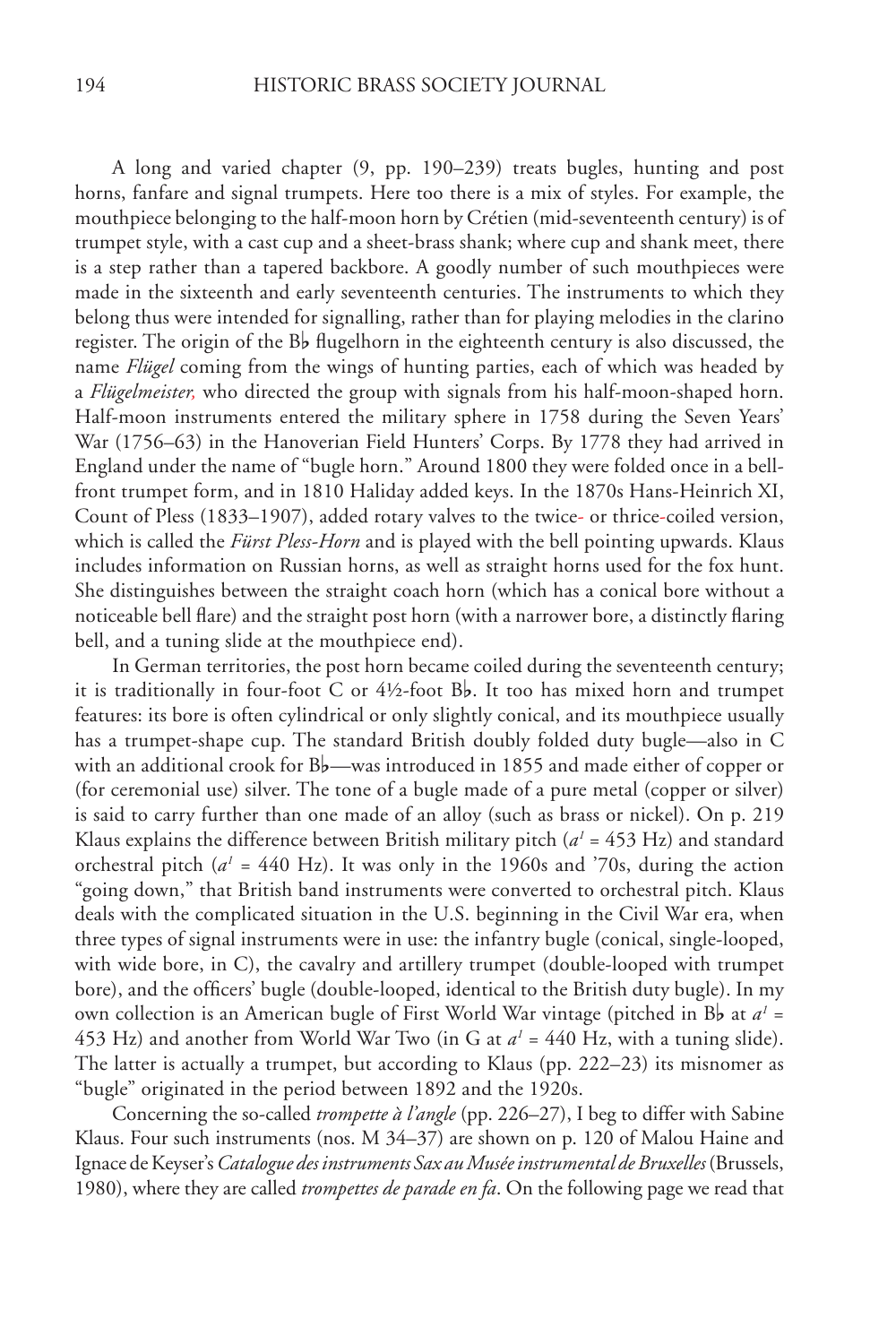they are also known as *trompette à l'ange.* Thus angel trumpets, by virtue of the addition of a single "l", become angle(d-off) trumpets! An example by Couesnon in the Bad Säckingen Trumpet Museum (no. 11206) has a completely straight, non-angled mouthpipe.

The acoustical properties of Baroque mutes and the addition of resonance funnels inside timpani (in the 1730s) are mentioned in two short chapters.

The final chapter is devoted to the revival of the Baroque trumpet, in which the undersigned has played a certain part because of his teaching position at the Schola Cantorum Basiliensis between 1972 and 2001. The true pioneer, Walter Holy (1921–2006), and his influence on the introduction of the coiled instrument with three vent holes, is dealt with justly. The English system of four vent holes, developed by Michael Laird, is also clearly explained. Robert Barclay is an outspoken defender of the true natural trumpet with no venting, and he carries out natural trumpet-making courses together with Richard Seraphinoff and Michael Münkwitz. Jean-François Madeuf, my successor at the Schola who also teaches natural trumpet in the Lyons Superior Conservatory, has developed in the last twenty years the exemplary capability to play this instrument accurately and musically. His students are working hard but will require more than their three-year study period to reach their teacher's standard.

There is a difference between musical and mathematical usages of the terms "harmonic" and "partial." In my musicology study in Basel, I learned to refer to the first partial of the harmonic series as the "fundamental" and the successive upward ones as "harmonics"; thus the second "partial" would be the first "harmonic". In her book (p. 30) Klaus refers to the seventh, eleventh, and thirteenth partials according to mathematical usage as "harmonics"; in her mother tongue, however, she speaks of *Grundton* und *Oberton*. The book would have profited from the addition of an explanation of "partial" in the Glossary.

The book contains a mistake in the notation of the harmonic series on p. xxiv. Obviously  $d^3$ , the eighteenth partial, should be followed by  $d\sharp^3$  as the nineteenth and only then by the twentieth, *e3* . The simple rule is that each octave upwards contains twice as many notes as the one below. Klaus had written the series correctly, but farmed this musical example out to a computer specialist who did not follow her notation carefully.

According to Willi Apel's *Harvard Dictionary of Music* (see "Combination tone"), difference tones (p. 18) are not "created by the sum of two frequencies," but rather by the sum *and the difference* between them, thus the name. They are also called "resultant tones" or "combination tones." Sorge in 1745 and Tartini in 1754 described such tones defined by the difference of the original frequencies, which are heard more easily than the sum. They do not exist in nature; we perceive them in our inner ear. We listen for them while playing duets on natural trumpets, and they can clearly be heard as a kind of bass line to high-pitched instruments such as recorders.

The bibliography would have profited from the inclusion of the following two publications:

Avgerinos, Cristina-Georgeta. *Blasmusiker und Standartenträger im römischen Heer: Untersuchungen zur Benennung, Funktion und Ikonographie.* Cluj-Napoca: Mega-Verlag, 2010.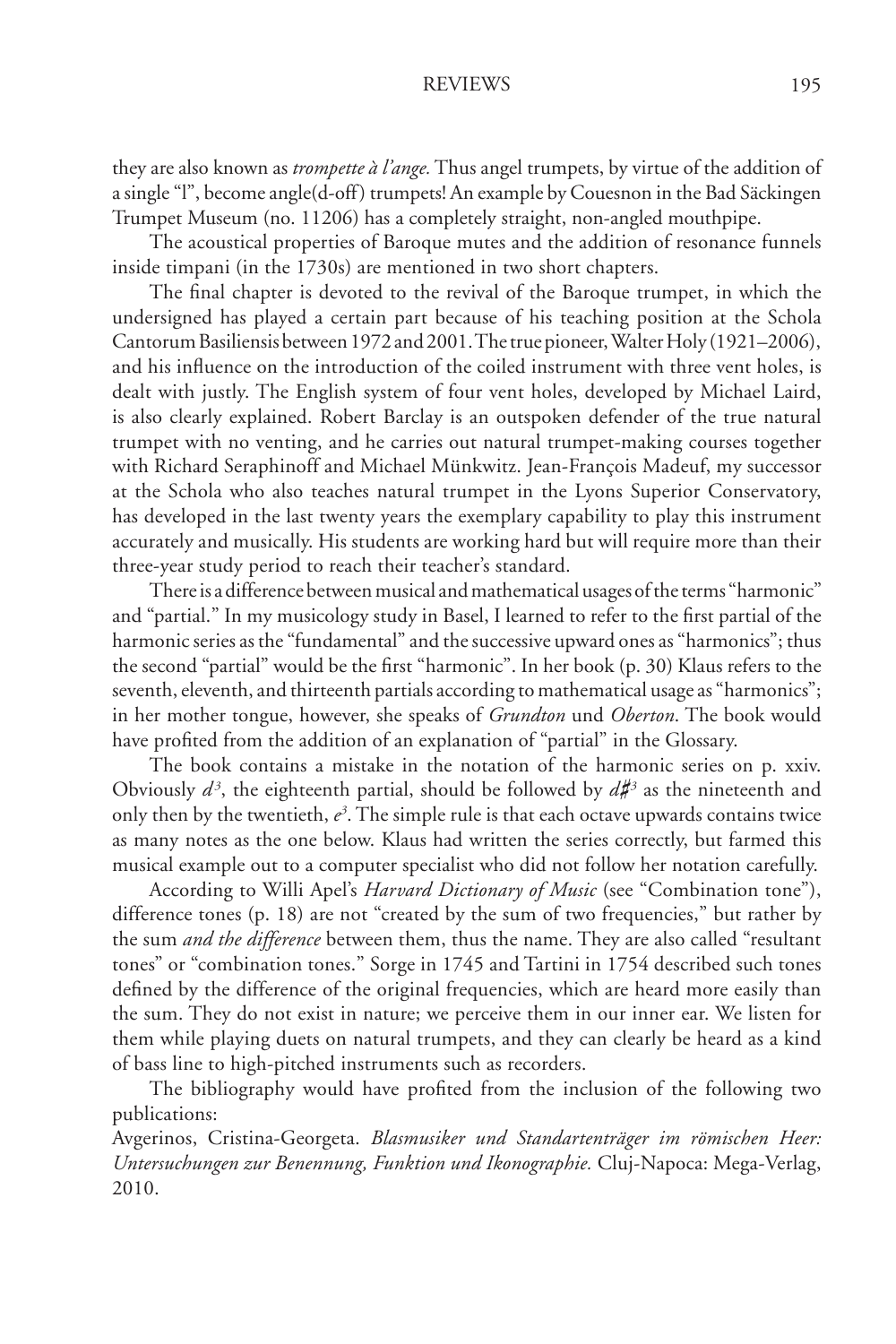Doderer, Gerhard. "Nach Lissabon mit Pauken und Trompeten! Die Verpflichtung eines deutschen Trompeterkorps an den Hof Johanns V. (1723)." *Musica instrumentalis* 3 (2001): 79–103.

The book includes in appendices a checklist with photos of all relevant instruments of the Utley Collection, the Nuremberg Trumpet Makers' Ordinance in German and English, and a glossary of technical terms. It also includes a DVD with musical illustrations performed by noted specialists. I predict that this book will become the standard reference tool in the future, worldwide. Heartiest congratulations!

 *Edward H. Tarr*

Luc Vertommen. *Some Missing Episodes in Brass (Band) History*. Zaventem: Band Press VOF (www.bandpress.be), 2012. 326 pages (available with three companion CDs). Book with three CDs,  $\in$  100; Book only,  $\in$  60; CDs,  $\in$  20 each.

The nineteenth century continues to reveal its secrets and mysteries, and ongoing research is adding new insights to hidden corners. Luc Vertommen's book, *Some Missing Episodes in Brass (Band) History*, is helpful in increasing our understanding of nineteenth-century brass music and performance in France and Belgium.

Building on his Doctor of Musical Arts thesis from the University of Salford, Luc Vertommen's book explores three particular aspects of nineteenth-century brass performance that deserve a closer look. The book has three companion CDs that provide an excellent aural expansion of the main chapters of the book and on the whole, Vertommen's research poses and answers many questions and gives readers and scholars enough information to move ahead with additional inquiries. Unfortunately, the book suffers from a rather disjointed organization, and its proofreaders—named in its opening pages—ought to enter a witness-protection program, since the book is full of typographical, spelling, grammatical, layout, and syntactical errors that significantly mar the publication's presentation.

Among the most fascinating of nineteenth-century brass inventions is Adolphe Sax's trombone with six independent valves. The most outrageous of these instruments—which included separate tubing for each valve (and the open horn), corresponding to the seven positions of the slide trombone—had seven independent bells as well (an example can be found at the MIM in Brussels, inv. M1288). The repertoire *pour le trombone Saxomnitonique—*an instrument designed because it ostensibly could play "perfectly" in tune—has long been neglected, and Vertommen devotes the first part of his book to Sax and the solos written by Belgian composer Jules Demersseman for this curious instrument. Demersseman was an accomplished flutist whose output of solos and ensemble pieces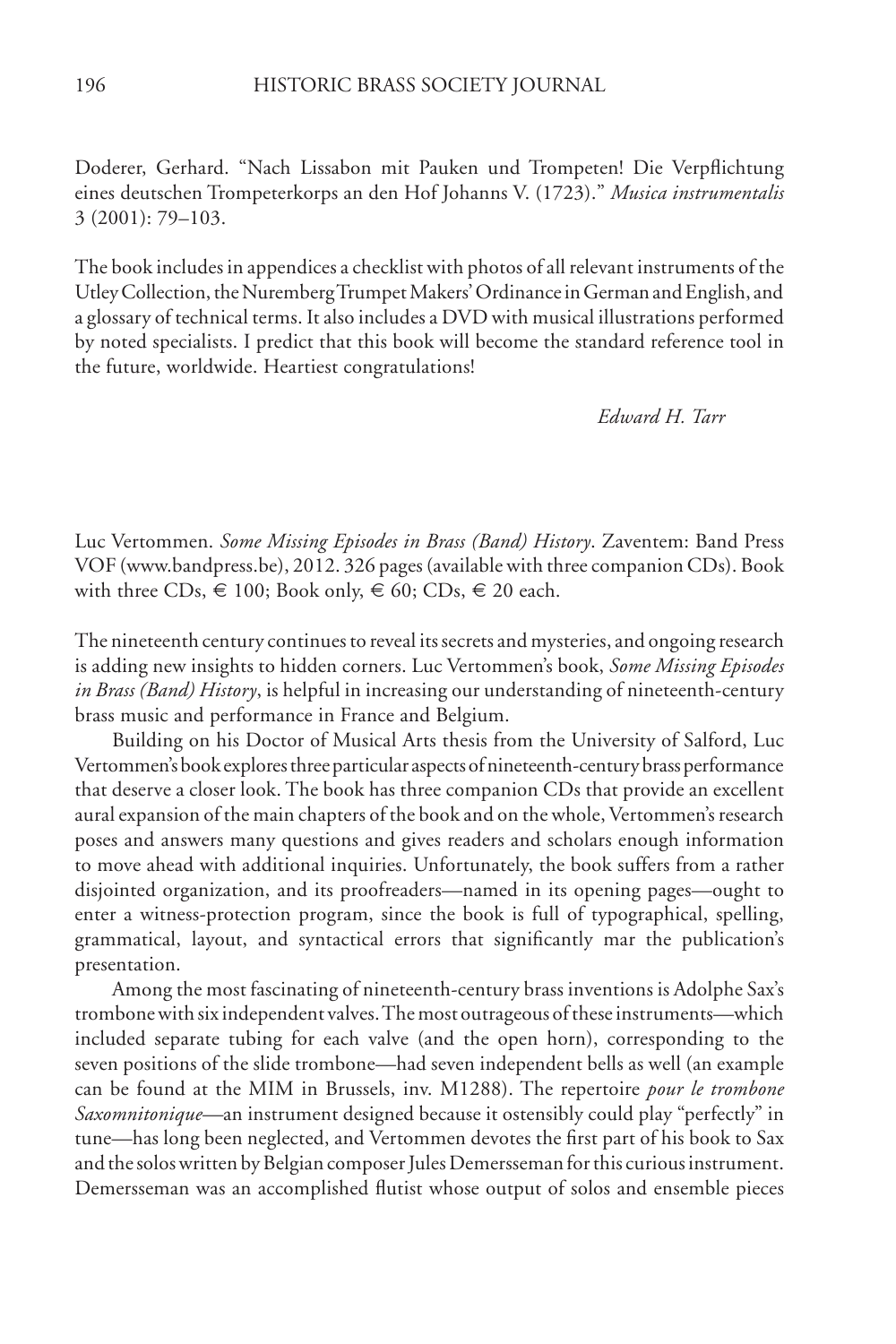for flute is prodigious. His ten solos and one duet composed for the trombone with six independent valves—some of which share titles with works of the same name for flute but are completely different compositions—have mostly been forgotten, but Vertommen gives the reader an in-depth look at this music, including several reproductions of title pages and the music itself.

Patented in 1852, Sax's six-valve trombone met with some initial enthusiasm and was even included in the trombone curriculum at the Paris Conservatoire under Guillaume Dieppo. In 1863, Demesserman's *Solo in mi bémol* (Vertommen surmises this was also titled *Premier Solo de Concert*) was chosen as the trombone test piece for the Paris Conservatoire *concours*. Following Demesserman's death (1866), several of his solos were chosen for the *concours* seventeen more times between 1874 and 1895, making him the most frequently represented composer at the annual trombone contest. (NB: A list of the Paris Conservatoire trombone contest solos appears both in Vertommen's book and in *Slide Trombone Teaching and Method Books in France (1794–1960)* by Benny Sluchin and Raymond Lapie, *HBSJ* 9 (1997), pp. 25–27.) By 1870, the six-valved trombone was no longer part of the Conservatoire's pedagogy, having failed to catch on with players who seem to have been put off both with its clumsy and heavy construction and the fact that without the ability to use valves in combination, the promise of "perfect" intonation was far from fulfilled.

The inclusion of a recording of all of Demesserman's solos for Sax's six-valved trombone is a tremendous addition to Vertommen's book. Recorded on euphonium by Steven Mead, the disc is superbly produced and Mead's playing is nothing short of stunning. However, given that many of Demesserman's solos were played at the Paris Conservatoire *concours* on slide trombone, I am not persuaded that, in Vertommen's words, "the euphonium is the natural heir for this type of music." While the euphonium undeniably negotiates the fast chromatic runs with relative ease when compared to performing the same passages on slide trombone, the inclusion of Demesserman's *Introduction et Variations sur le 'Carnival de Venise'* in the *coucours* in 1878 and 1892 tells us that its considerable technical demands were negotiated by students who had, by then, long abandoned Sax's invention and returned to the traditional slide trombone. Steven Mead's fine playing notwithstanding, it is puzzling to see the CD entitled, *Jules Demesserman: Complete Works for Euphonium*, when the author goes to such lengths to describe how the music was composed for trombone. Moreover, Vertommen, who claims that Mead's recordings are the first of any of Demesserman's trombone solos to have been recorded apart from one solo recorded by David Thornton on euphonium and one by Nick Byrne on ophicleide, seems to be unaware of the recordings (on slide trombone) by Benny Sluchin (*French Bel Canto Trombone*, ADDA CS 581247, including *Introduction et Polonaise* and *Grand Duo sur des motifs de Guillaume Tell*) and Carsten Svanberg (*Music for Trombone, Organ and Piano*, Parlophone LP MOAK 37, including *Cavatina*, op. 47). These recordings of Demesserman's music on the cylindrical-bore slide trombone provide a revealing comparison to this new recording on the conical euphonium. Conceived for a cylindrical valve trombone, Demesserman's pieces sound very different on the deeper- and broader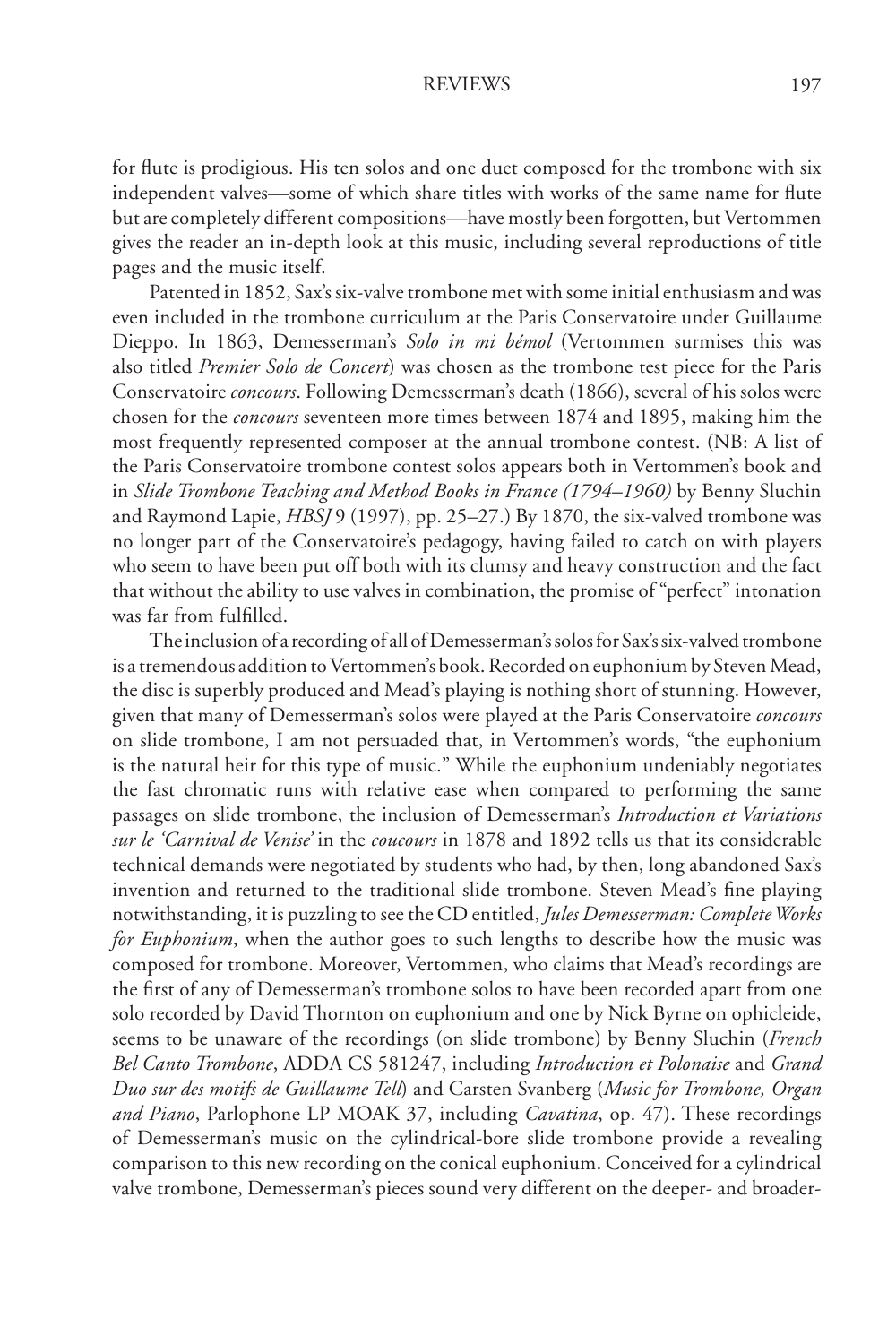sounding euphonium. That said, the recording is important because it brings more of Demesserman's music to our modern ears and we can be grateful that Vertommen has published new editions of all Demesserman's compositions for trombone.

The second part of Vertommen's book considers original music for brasses by Belgian composers around the time of Adolphe Sax. The opening pages discuss the instrumentation of early brass bands in Britain as well as military bands in France and Belgium. Sax's aggressive marketing of his saxhorns led to a "battle of the bands" in 1845, designed to establish the set instrumentation of the French military band. Both Sax and Michele Carafa were charged with recruiting bands for the contest: Carafa used the traditional mix of 60% reeds, while Sax crafted a band heavy with cornets, trumpets, his saxhorns and six-valved trombones, and only 24% reeds. Despite Sax's band having seven fewer players than Carafa's, Sax's band won the contest and his saxhorns became mainstays of French (and Belgian) military bands for years to come. Vertommen gives readers considerable biographical information about a host of Belgian composers, some of whose works are included on a second companion CD, *Une Soirée musicale chez Adolphe Sax*. The performances by Brass Band Buizingen and the National Youth Fanfare Band (Holland) are very fine, and Vertommen has prepared modern editions of some of the works for modern brass band. Also included on the disc is Paul Gilson's excellent *Quatour sur des melodies Alsaciennes*, although the choice to record the quartet with two cornets and two euphoniums instead of two trumpets and two trombones (a facsimile of the first page of the printed score is found on page 239) seems curious. The cornet and euphonium playing is excellent, although considerably darker and lacking in clarity compared to the sound that would be evidenced with trumpets and trombones.

The book concludes with a look at Paul Gilson and the late nineteenth- and early twentieth-century Belgian brass ensemble, the Fanfare Wagnérienne. This ensemble varied from twelve to twenty-three players and included a set of Wagner tubas in saxhorn form made by Mahillon, along with trumpets, trombones, and tubas. Gilson's music for this curious ensemble is worthy of notice, and Vertommen has made editions of several of these works for modern brass band—which he discusses thoroughly in the text—which are recorded on a third disc included with the book, *Complete works for The Fanfare Wagnérienne*. The excellent performances by Brass Band Buizingen and Delta Brass Zeeland show Gilson's music—composed in the era before Percy Fletcher's landmark 1926 original composition for brass band, *Labour and Love—*to be a major rediscovery. Here are six substantial works for brass band—*Variations Symphoniques* clocks in at 22:32—that have been virtually unknown but can stand alongside works by more notable composers including Gilbert Vinter and Eric Ball. The unearthing of Gilson's music is Vertommen's great discovery, and he has brought to light a fine new repertoire for brass bands.

Unfortunately, it must be said that Luc Vertommen's book suffers greatly due to sloppy editing and proofing. A list of problems would take a dozen pages, ranging from simple typos to awkward use of English, misnumbering of pages in the Table of Contents, unproven assumptions, confusing and awkward page layout, and incorrect claims (such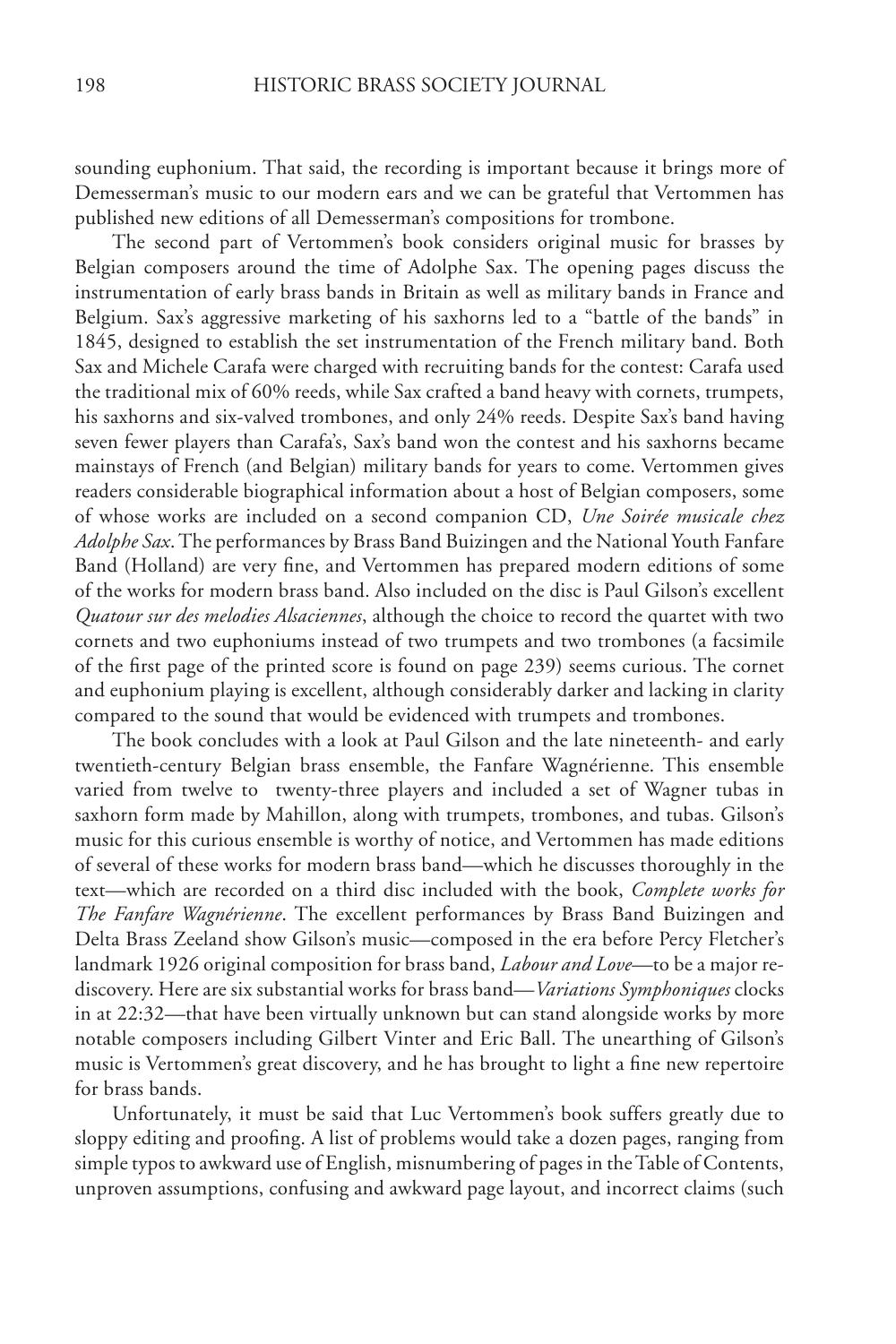as referring to the works of Giovanni Gabrieli as being, "for symphonic brass"). While important passages of primary source material in French are translated into English, there are many pages in French alone (such as pages 121–31 and 168–75), leaving the English reader lost. One would have hoped that the basis for the book, Vertommen's 2011 DMA dissertation at the University of Salford, would have been held to a higher standard of grammar, punctuation, and use of the English language. These flaws prove to be frustrating to the reader, who would greatly benefit from a new edition of the book that is more attractively laid out and thoroughly edited. Despite these considerable and annoying problems, the determined reader can mine a great deal of fascinating and important information about nineteenth-century brass instrument and musical development in France and Belgium, and for this—and the companion CDs that enhance the whole presentation—we can thank Luc Vertommen.

 *Douglas Yeo*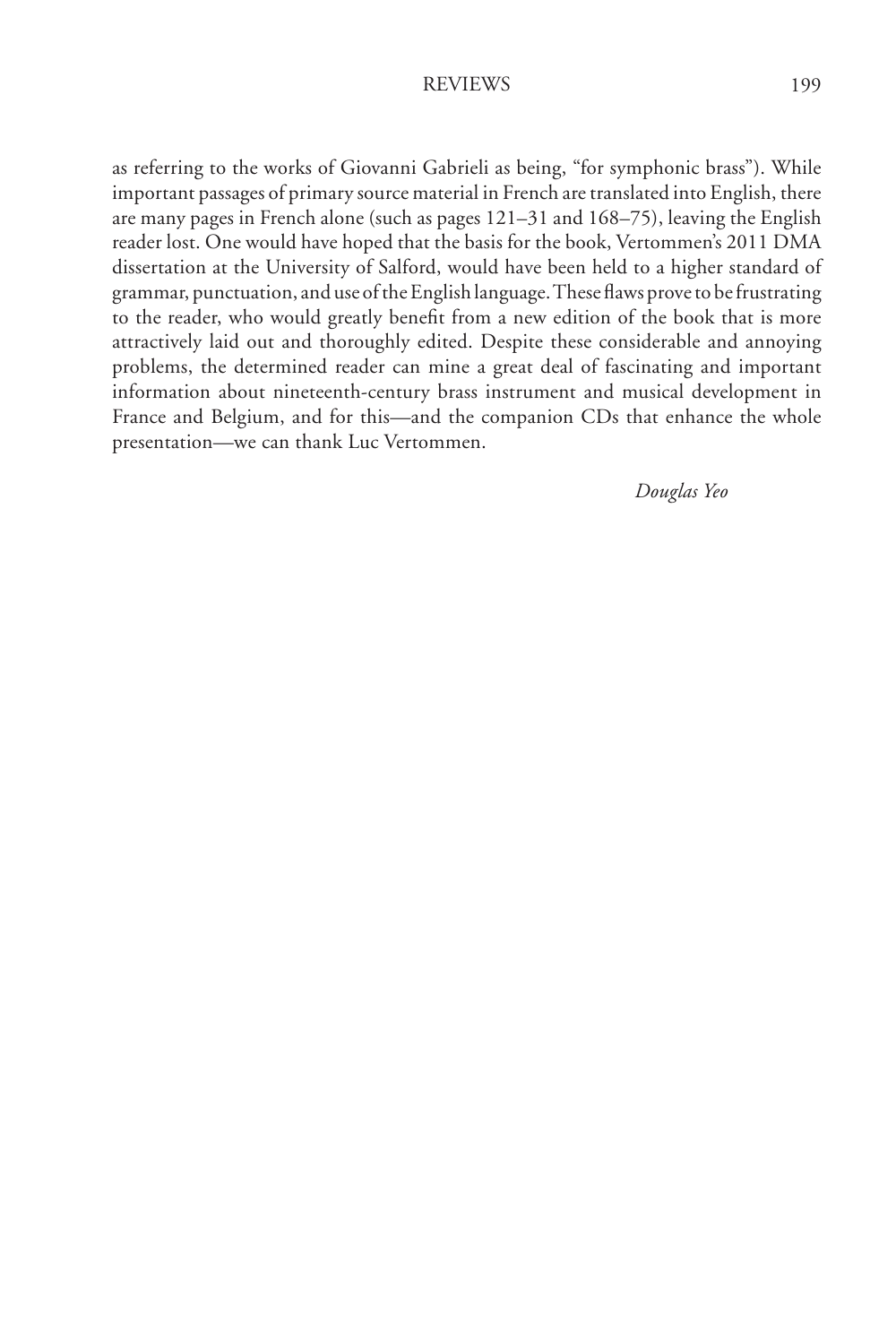# GUIDELINES FOR CONTRIBUTORS

The Historic Brass Society invites submissions of articles for its annual *HBS Newsletter* and annual *HBS Journal.*

1. The HBS publishes articles based on any aspect of brass instruments of the past—from Antiquity through the twentieth century and representing cultivated, vernacular, and non-western traditions. The *Journal* also publishes English translations of significant primary sources that shed light on brass instruments and their use, and it includes indepth bibliographies and reviews. Most articles in the *Journal* are between 4000 and 6000 words long; shorter submissions (including brief reports of discoveries) are always encouraged, and longer ones may be considered as the subject and treatment warrant. Articles submitted to the *Journal* will be read by at least two expert referees who will advise the Editor and Editorial Board on acceptance or rejection. Contributors should aim for a concise, fluid style of English presentation that will be accessible to a broad audience of academics, performers, and interested amateurs. The HBS reserves the right to edit submissions for style and may return them to the author for extensive revision or retranslation.

2. Authors submitting articles for the *Historic Brass Society Journal* should send a CD in Microsoft Word for Macintosh or Windows or in "rich text" format to Historic Brass Society, 148 W. 23rd St., #5F, New York, NY 10011, USA (FAX/TEL 212-627-3820). Alternatively, authors may submit articles in Microsoft Word as attachments to e-mail, sent to the Editor at carter@wfu.edu, with copies to Howard Weiner at h.weiner@online. de and Jeffrey Nussbaum at president@historicbrass.org. The deadline for submitting articles for the *Journal* is 1 October, for publication during the following calendar year. Authors submitting material for the *Historic Brass Society Newsletter* should send a CD in one of the formats listed above to Jeffrey Nussbaum at president@historicbrass.org.

3. Accompanying graphics such as photographs, line drawings, etc., must be submitted as camera-ready artwork or graphics files on CDs; TIF format (at least 300 dpi) is preferred for graphics files. Musical examples must be either computer-typeset, engraved, or submitted as Finale© files on a CD or as attachments to e-mail, sent to the addresses given in item 2 above. Authors are responsible for any costs associated with obtaining and/or reproducing illustrations, and are further required to furnish proof of permission to reprint for illustrations that are the property of an institution or another individual. The number and size of graphics will be limited by our space requirements.

4. Authors are requested to place only one character space after every sentence and punctuation mark. Endnotes and bibliographic formats should conform to the guidelines given in *The Chicago Manual of Style*, 15th ed. (Chicago and London: University of Chicago Press, 2003).